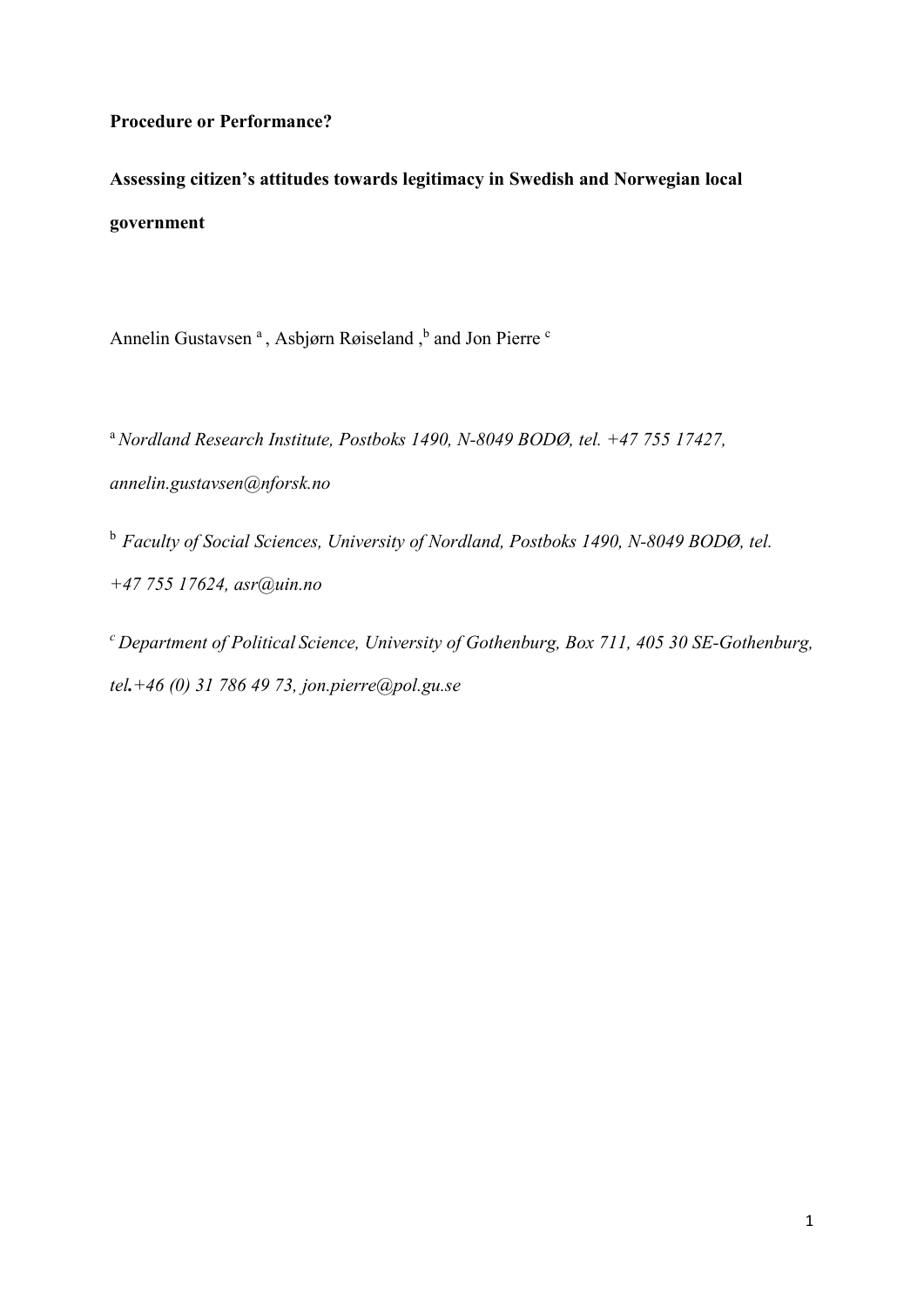#### **Abstract**

A common understanding prevails that political systems generate legitimacy by both democratic procedures and by performance in service production. With the increase of NPM-models in local services, some scholars argue that performance is becoming a more important source of legitimacy than conventional legitimacy originating from the procedural side of governance. The aim of the paper is to discuss and analyze the importance of, and relation between these sources of legitimacy. The paper examines three hypotheses: 1) the trade-off hypothesis, 2) the synergy hypothesis and 3) the independence hypothesis. Based on citizen surveys in Norway and Sweden, our analysis argues that the dimensions are synergetic.

Keywords: local government; legitimacy; public opinion, elderly care services, building and planning services

## **1. Introduction**

Political systems at all institutional levels generate legitimacy from their capacity to provide democratic governance and from the services they deliver (Easton 1965; Scharpf 1999; Gilley 2009; Rothstein 2009). Traditionally, the essential sources of democratic support and legitimacy have all been closely related to the input-side of the political system. Thus, the defining characteristics of democratic governance include typical input-related aspects such as freedom of speech and elective and accountable representative politicians. These democratic features of government reproduce popular support and legitimacy of the political system (Gilley 2006, 2009).

Today, we observe how the conventional model of representative democracy is challenged by changes in the organizational structure and modus operandi of the public sector (see for example Brewer 2007). Devolution, outsourcing, private companies delivering public services, and collaborative forms of governance such as networks and partnerships, increasingly displace political control and weaken the linkage between popular collective preferences and policy output. The linkage between the 'demos' and actual system output has been argued to have become more indirect, as elected politicians do not necessarily constitute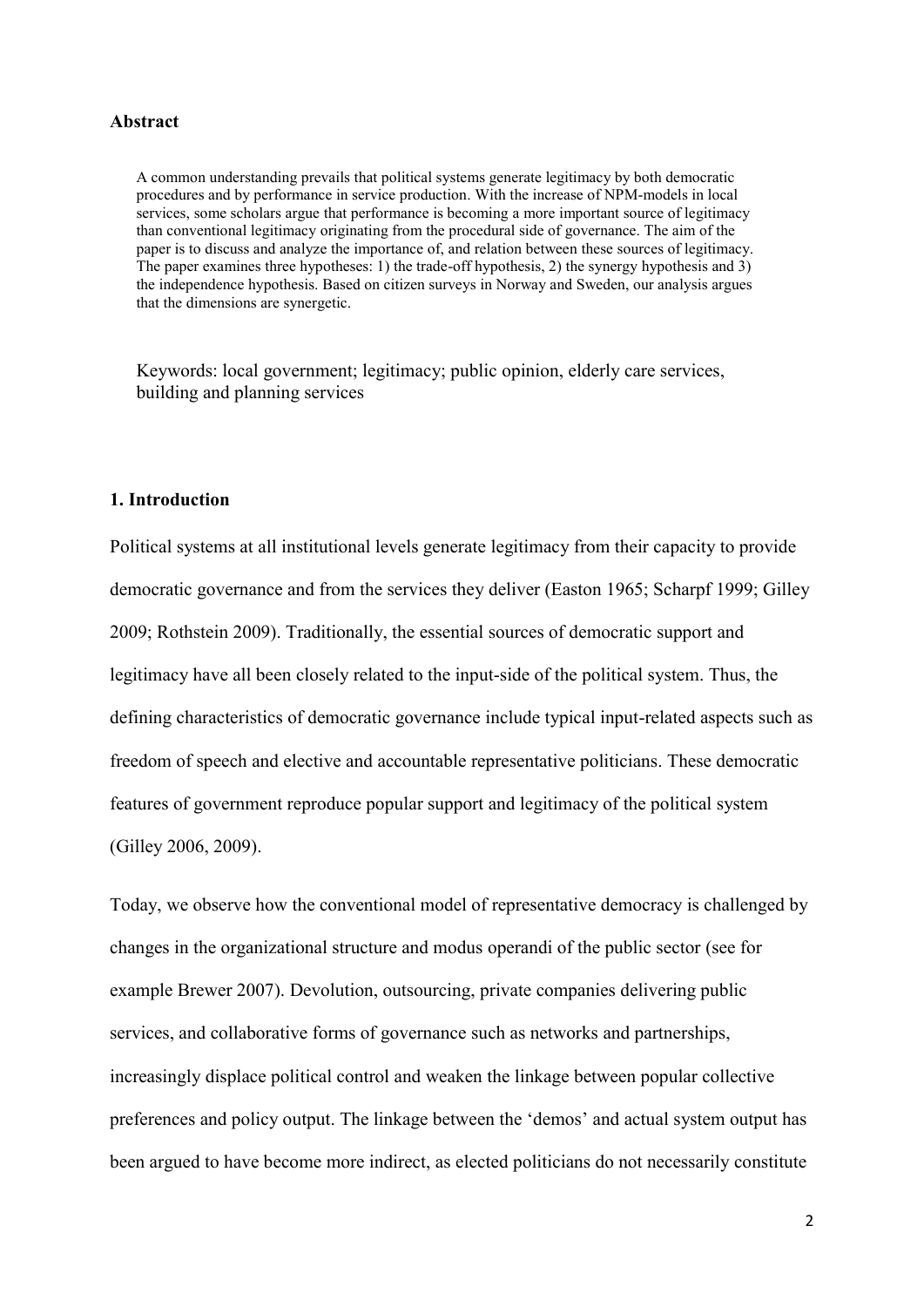the core of the political system, as the logic of representative democracy stipulates (Crozier 2010). Thus, the conventional model of input-based democracy is challenged, partially by political reform driven by politicians, and partially by new modes of governance brought about as responses to increased social complexity.

Against this backdrop, this article will investigate to what extent, and within which contexts, political legitimacy generated at the output-side of the political system is more important for citizens than legitimacy originating in the input-side, as a consequence of this development. By disentangling the concept of democratic legitimacy, we investigate how local government is legitimized not only through procedural democracy and participation, but also through performance in terms of service delivery and decision-making. Understanding the sources of political legitimacy and how that legitimacy is related to the procedures and the performance of local government is essential to the academic understanding of contemporary democracy as well as to the depiction of popular participation and involvement in governance and public management reform. We conduct this study as a comparison between Norway and Sweden. The two countries are ideally suited for a 'most similar systems' research design (Przeworski 1987), given the similarities between the two countries' local political systems and welfare state models.

More specifically, then, the article seeks to uncover the empirical relationship between procedural and performance-based legitimacy. To repeat the theoretical framework of the paper, while performance intuitively is a source of legitimacy, this very foundation of legitimacy has traditionally been regarded as a less important or as a supplementary source of legitimacy to the procedural dimension of legitimacy which is provided by the representative process and due process. With New Public Management reforms and the growing popularity of new modes of governance involving private sector actors or NGOs, conventional mechanisms sustaining procedural legitimacy have increasingly become more indirect, and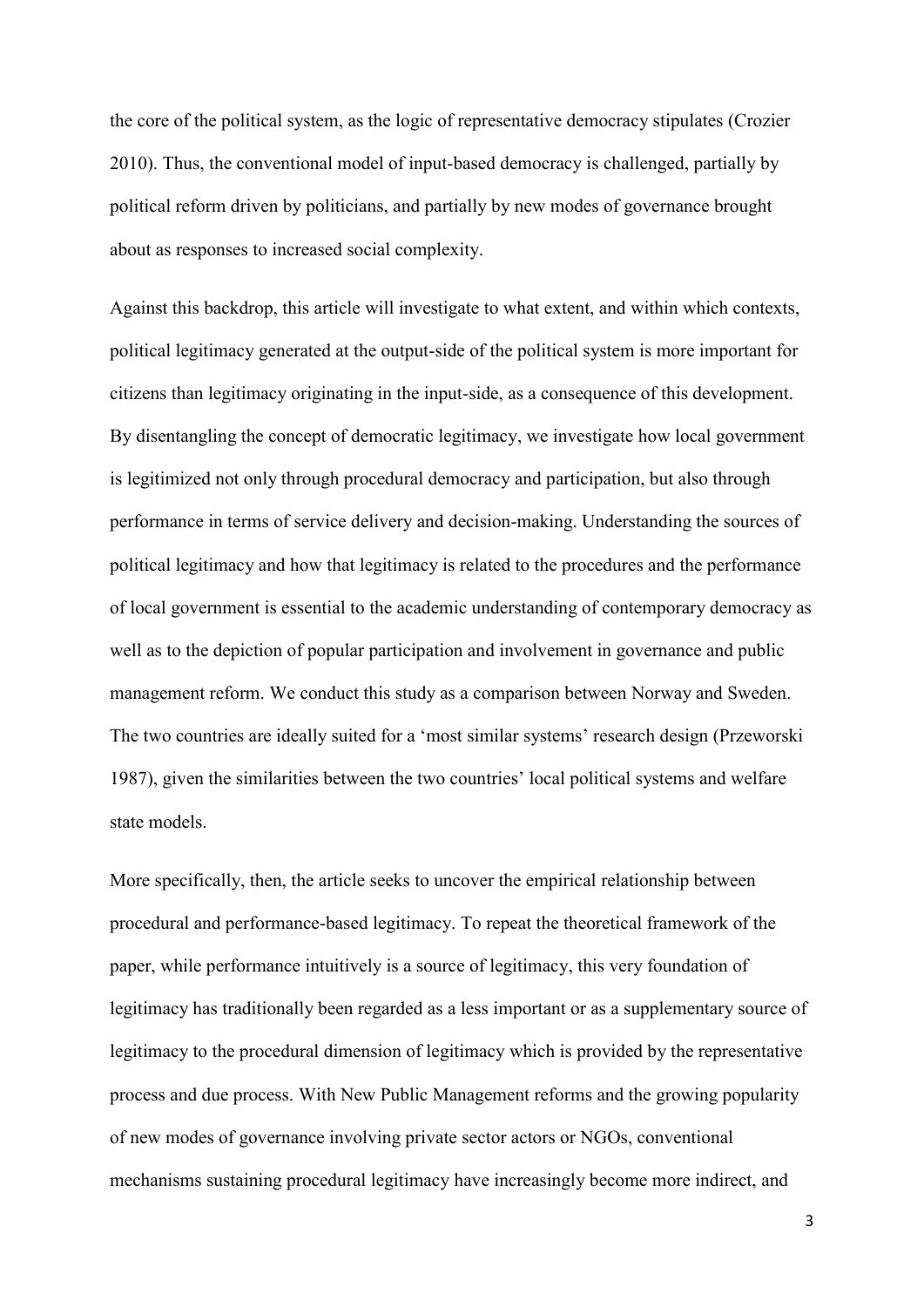perhaps even less relevant than previously. This observation, which is well documented in the Scandinavian Power and Democracy studies (Østerud and Selle 2006; Goul Andersen 2006; Amnå 2006), further raises the question of to what extent performance-based legitimacy can compensate for the lack of legitimacy which originates in the input-side of the policy circle.

From a theoretical point of view, however, one can imagine three different forms of relationships between procedural and performance-based legitimacy. We label these relationships as trade-off, synergy or independence.

The research design is cross-national and cross-sectoral. The paper draws on surveys among representative samples of the population in Norway and Sweden towards two local government service sectors: elderly care and building and planning services. The reason for choosing these sectors for inquiry is that they represent different tasks for local government. Elderly care – and welfare services in general – has traditionally been regarded as a core responsibility for local governments in Norway and Sweden and represents a salient political issue. Building and planning policies, on the other hand, is less subject to political control as decisions and execution of these increasingly has been transferred to private actors and networks. Hence, the distance between those who shape and those who execute policies can be regarded as larger in the case of building and planning policies than for elderly care services, which we expect may create different attitudes towards legitimacy as far as citizens are concerned. The Norway-Sweden comparison taps into partially different institutional arrangements such as local autonomy, but also differences with regard to the extent of New Public Management reform. Moreover, Swedish municipalities are considerably bigger in population than Norwegian municipalities (population average in Sweden is 30200 to be compared with 11000 in the Norwegian case (Loughlin, Hendriks, and Lidström 2011). Furthermore, comparing elderly care services with the planning and building sector has a theoretical dimension as well. Care of the elderly has increasingly come to involve for-profit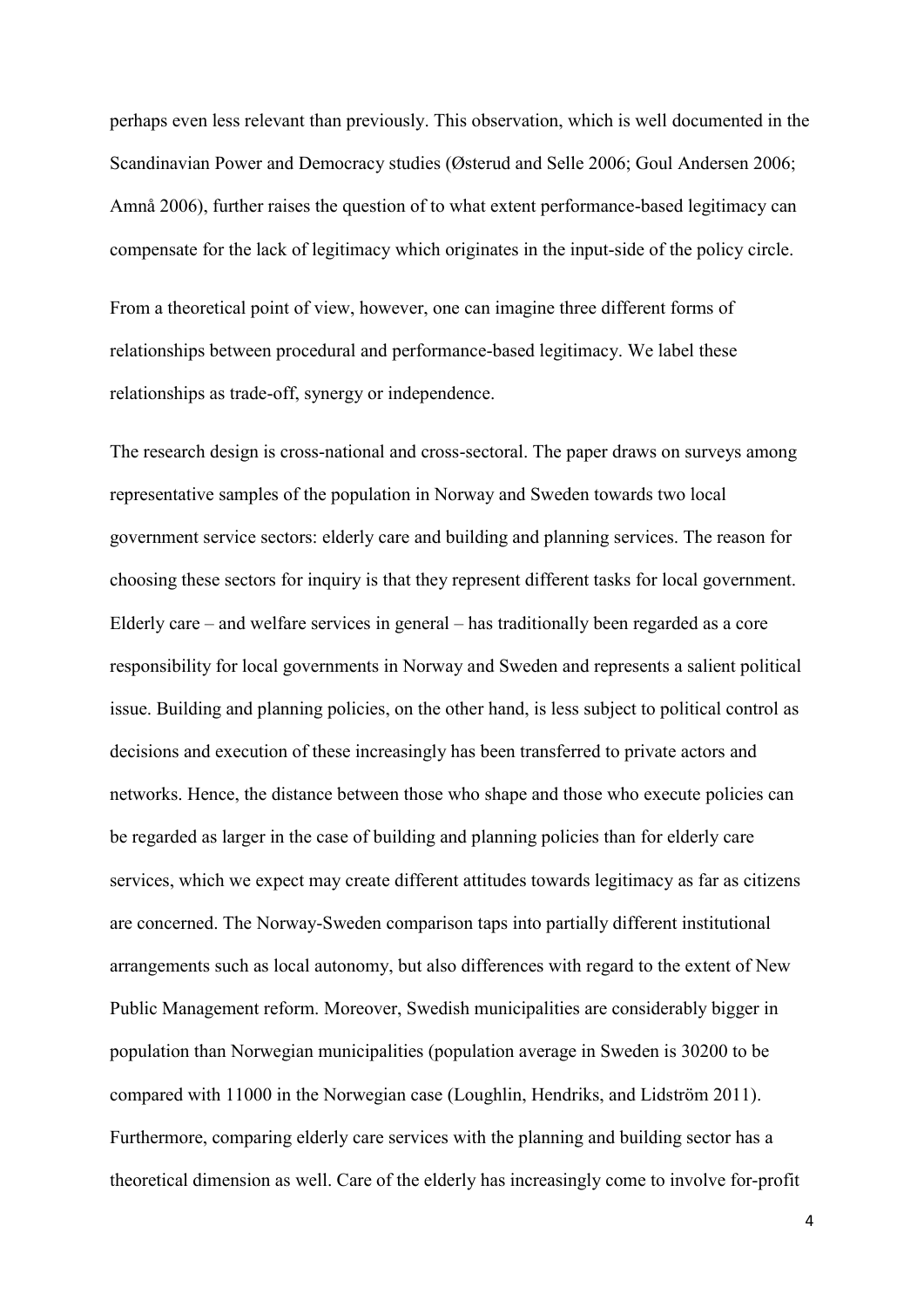organizations such as contractors, particularly in bigger municipalities, and to a greater extent in Sweden than in Norway. In both countries, this is one of the most cost- and labourintensive service sectors. By contrast, planning and building is a complex sector in which the main role of the local authority is to ensure due process. Beyond that, planning is characterized by institutionalized negotiation where private actors and capital play important roles. Finally, these processes frequently take place within networks.

We expect these differences to produce different outcomes in terms of legitimacy patterns, cross-nationally and across the two service sectors. Our presumption is that output-based legitimacy will be more significant than input-based legitimacy for the case of elderly care services, whereas the opposite pattern will characterize citizens' attitudes in the planning and building sector. We further expect performance-based legitimacy to be comparatively more important in the Swedish local authorities due to the more extensive NPM-reforms which have been implemented there.

The remainder of the paper proceeds as follows. The next section provides a review of the extensive theoretical literature which discusses the concept of legitimacy, its sources and the relationship between them. This section concludes with a presentation of three previously explained hypotheses. To continue, since legitimacy is a theoretical as well as a latent concept, measuring legitimacy in not an intuitive task. Section three presents and elaborates on a set of proxies based on survey items on how people evaluate different kind of means for influencing local politics. Section four presents our data analysis, and finally, we conclude the article with a brief summary of our major findings and a discussion about their implications.

## **2. On legitimacy**

According to Gilley (2006, 502) legitimacy "is an endorsement of the state by citizens at a moral or normative level." It is conceptually distinct from political support which can be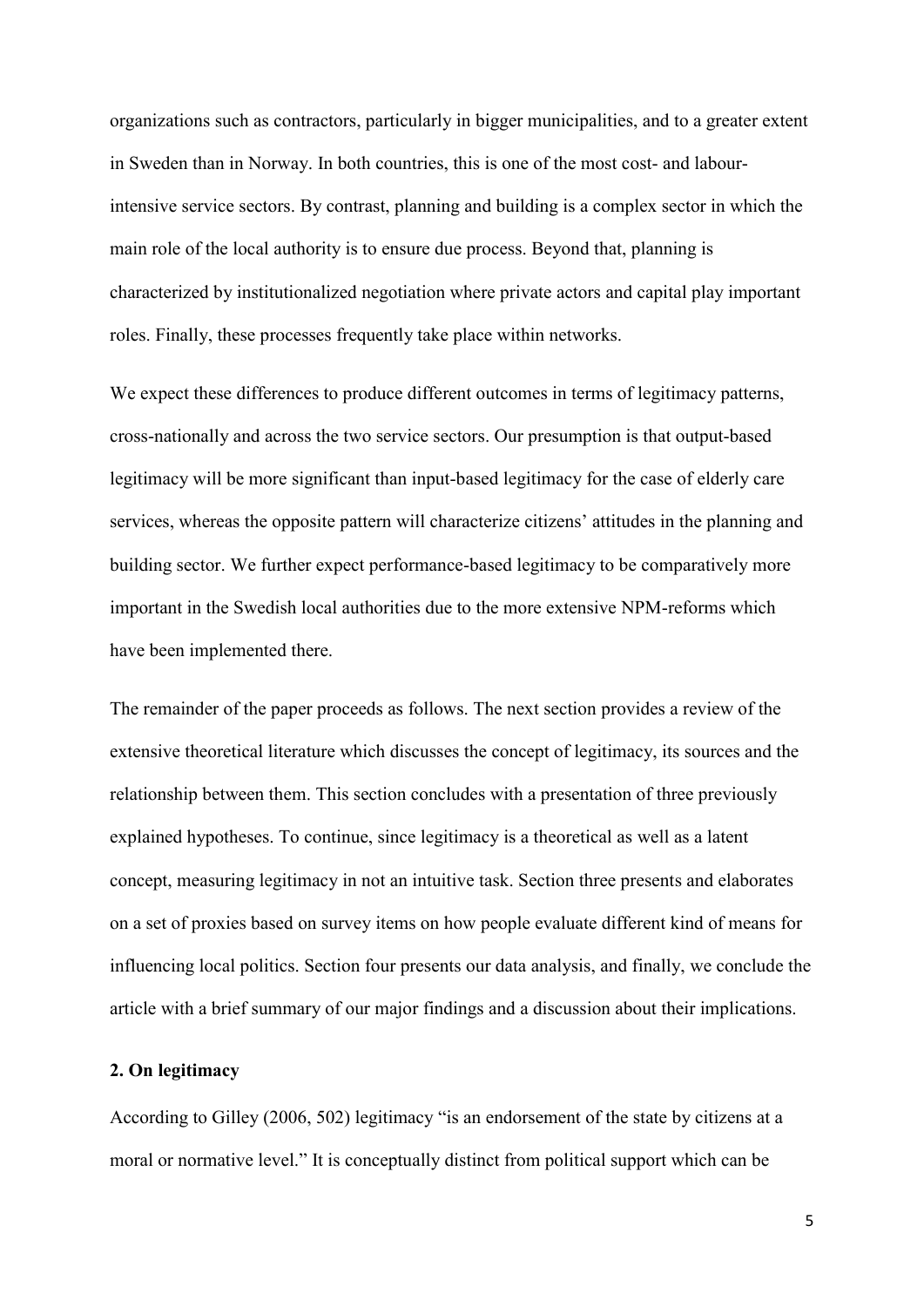related either to the state or to the current government. The very core of legitimacy, understood as an individual quality, $\frac{1}{1}$  is that citizens are willing to accept decisions and actions by the state even if they do not correspond with individual preferences or objectives (Beetham 1991).

Even if the phenomenon can be fairly delimited and defined, the literature and perspectives on legitimacy are manifold and complex. In an extensive analysis, Gilley (2009) distinguishes between five different schools, based on how they understand the processes which provide legitimacy. First, there is the point of view that sources of legitimacy are non-universal, and vary across time and space. Positioned in this 'particularistic school', any attempt to generalize about the sources of legitimacy would be fruitless. The remaining four schools share a belief to some extent of universalism in the sources of legitimacy, but these sources vary. In the 'sociological school,' the emphasis is on social and cultural conditions which give rise to positive sentiments about the state. These conditions can be related to deeper values such as religion, social trust, social capital, or a national feeling of 'happiness,' but also more action-oriented characteristics such as the level of political engagement and political interest are among the aforementioned sources.

Moving on to the 'developmental school,' legitimacy is regarded as originating in the organization, production and distribution of material well-being in a society. In this perspective, short- and medium-term fluctuations in economic growth can effect perceptions of legitimacy. To continue, the 'democratic school' represents the dominating strand of thoughts. The key source of legitimacy is the extent to which states uphold an extensive system of human rights, including civil, political, physical and social rights. Finally, Gilley identifies a 'bureaucratic school,' according to which legitimacy is derived from the strength, effectiveness and due procedures of state institutions.

**.** 

<sup>&</sup>lt;sup>1</sup> Legitimacy has also been discussed from a system-level perspective, which is not discussed here.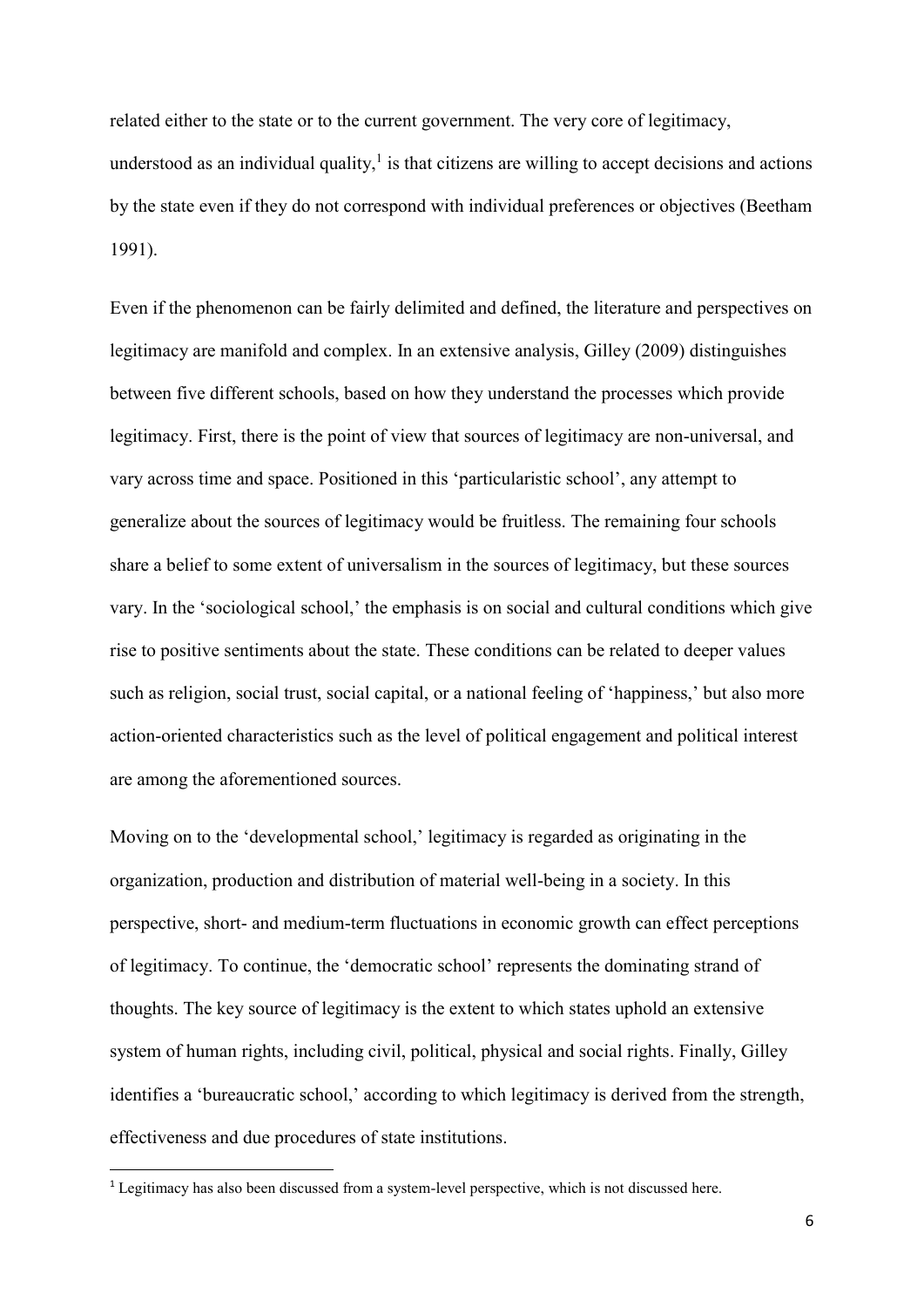The literature demonstrates various conceptions concerning how to interpret observed societal changes and how to understand the relative importance and the relationship between procedural and performance-based legitimacy. Hechter (2009) argues that the key determinant of the legitimacy of a state is the perceived fairness of the decision-making process rather than its provision of resources, opportunities, and outcomes. Guy Peters (2010), however, argues that there has been a shift from input-oriented forms of democracy (procedural) towards a form of democracy which is more tied to the outputs of policy-making (performance).

Legitimacy is integral to societal consent with the exercise of political power. In the spirit of liberal democratic theory, traditional models of democratic governance tie political power to elective offices and to democratic accountability (Pinto, Magalhãs, and Sousa 2012; Dahl 1989). In this institutional arrangement, public bureaucracy and sub-national governments have the implementation of policy as their main responsibility. These roles which have been assigned to elected officials and political and administrative institutions are constitutional and normative; they define jurisdictions and institutional capabilities. While there is a profound normative stability in these arrangements, the empirical and analytical adequacy of this model is, however, a matter of empirical inquiry (Crozier 2010).

To continue, procedural legitimacy is derived from the legality of the public administration and due process (Rothstein and Teorell 2008). Citizens, in this perspective, have confidence in the public bureaucracy because it serves the goals of equal treatment in services and the public interest. Legitimacy related to performance is the result of the quality of services which are delivered; recipients support public services provided that they are satisfied with the quality of these.

The proliferation of collaborative governance arrangements such as public-private partnerships and networks has gradually transformed the modus operandi of government at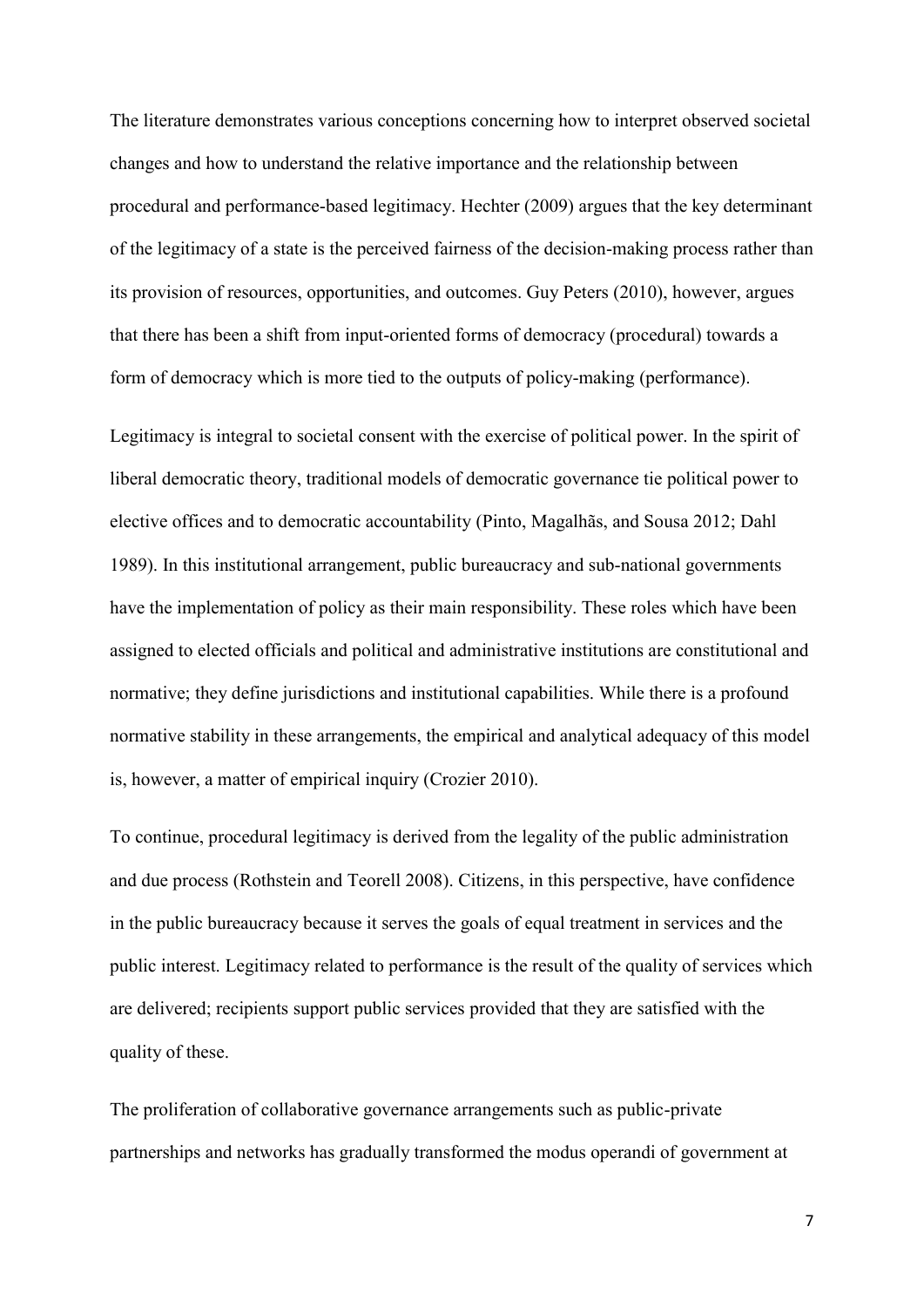the same time as its traditional normative role in democratic governance has remained largely intact (Pierre 2009). Similarly, New Public Management reform with its emphasis on organizational efficiency and managerial autonomy has challenged the traditional model of political control and accountability (Peters and Pierre 2011). There has also been significant reform undertaken to empower public service clients vis-à-vis public service institutions, e.g. in the form of quasi-markets and customer-choice models of service delivery (Pollitt and Bouckaert 2011). All these developments are conducive to increasing performance-related legitimacy.

More importantly in the present context, NPM reform in many countries and service sectors has provided clients of public services with opportunities to select between competing service producers, thus opening up an arena for the articulation of popular preferences at the outputside of the political system. If we assume that increased client influence on services brings about more tailored services, then there are also reasons to suspect that this will increase performance-based legitimacy.

However, there are several important aspects of the relationship between service delivery and legitimacy of political institutions that must be taken into account. First, while NPM reform may enhance satisfaction with service delivery, it also raises the question of whose legitimacy—the private contractor or the public bureaucracy—will benefit from market-based public service delivery. Peters suggests that "as government loses control over functions considered to be public, it may lose the ability to effectively direct the society; it may lose the steering ability that constitutes the root of what we call government" (Peters 2008, 379). To put this slightly differently, if NPM reform leads to greater customer satisfaction with services that, to smaller or greater extent, are no longer delivered by the public sector, how will this affect the legitimacy of political or administrative institutions?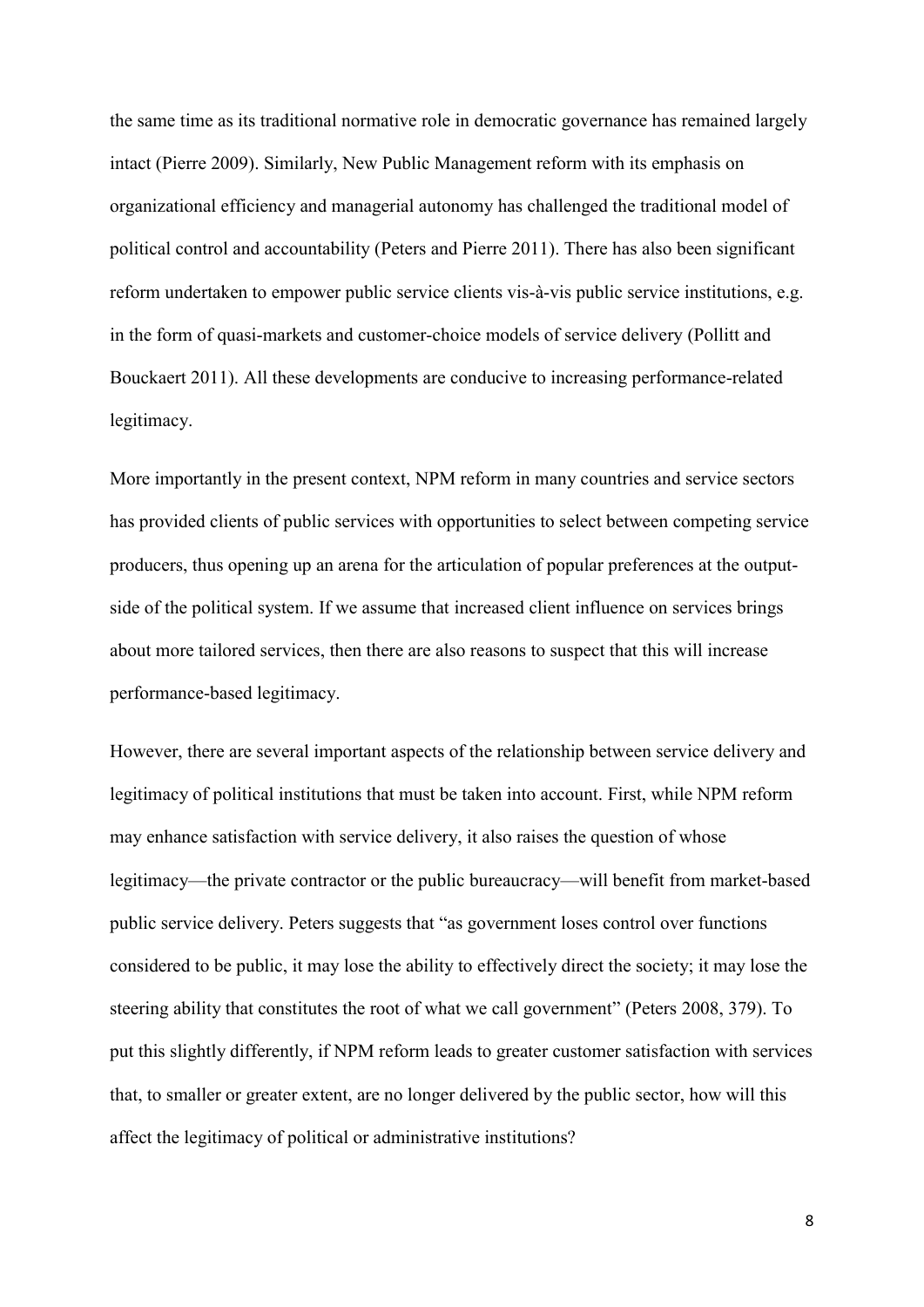Secondly, and partly related to the previous comment, NPM reform and the customer-based model of service delivery has strengthened one type of accountability at the same time as it has weakened the more conventional form of accountability. As Brewer (2007, 555) argues, "the consumerist model is based on a narrow perspective of what constitutes public accountability. By placing too much attention on customer satisfaction, important values of fairness and due process, which are fundamental to good governance and the citizenship status of individuals in their societies, may be undermined." Hence, while customer satisfaction might be a valid measure of performance-related legitimacy, it says very little about procedural legitimacy. Therefore, while NPM reform may strengthen performancebased legitimacy, we need to know to what degree it has an impact on the procedural legitimacy of the state. The bottom-line issue appears to be that while customer satisfaction and trust in service providers are not necessarily related to the public or private sector, procedural legitimacy remains critical to the public sector and cannot be transferred to forprofit organizations (Pesch 2008; Peters 2008)**.**

Finally, we are unaware of the relationship between these two dimensions of legitimacy. It may be argued from a theoretical point of view that it is a negative relationship between them; bureaucracies which prioritize due process may not be very inclined to tailor services to individual preferences; hence the prospect of performance-based legitimacy would appear to be low. We can raise a similar argument that bureaucracies which emphasize quality and costefficiency in service delivery are likely to adopt managerial models of administration, and extensive managerial autonomy does not go very well with an organizational model which prioritizes due process (see Moore 1995).

Summing up, little is known about the relationship between the two dimensions of legitimacy. In the following argument, we attempt to empirically analyze and test the following three hypothesis concerning procedures and performance: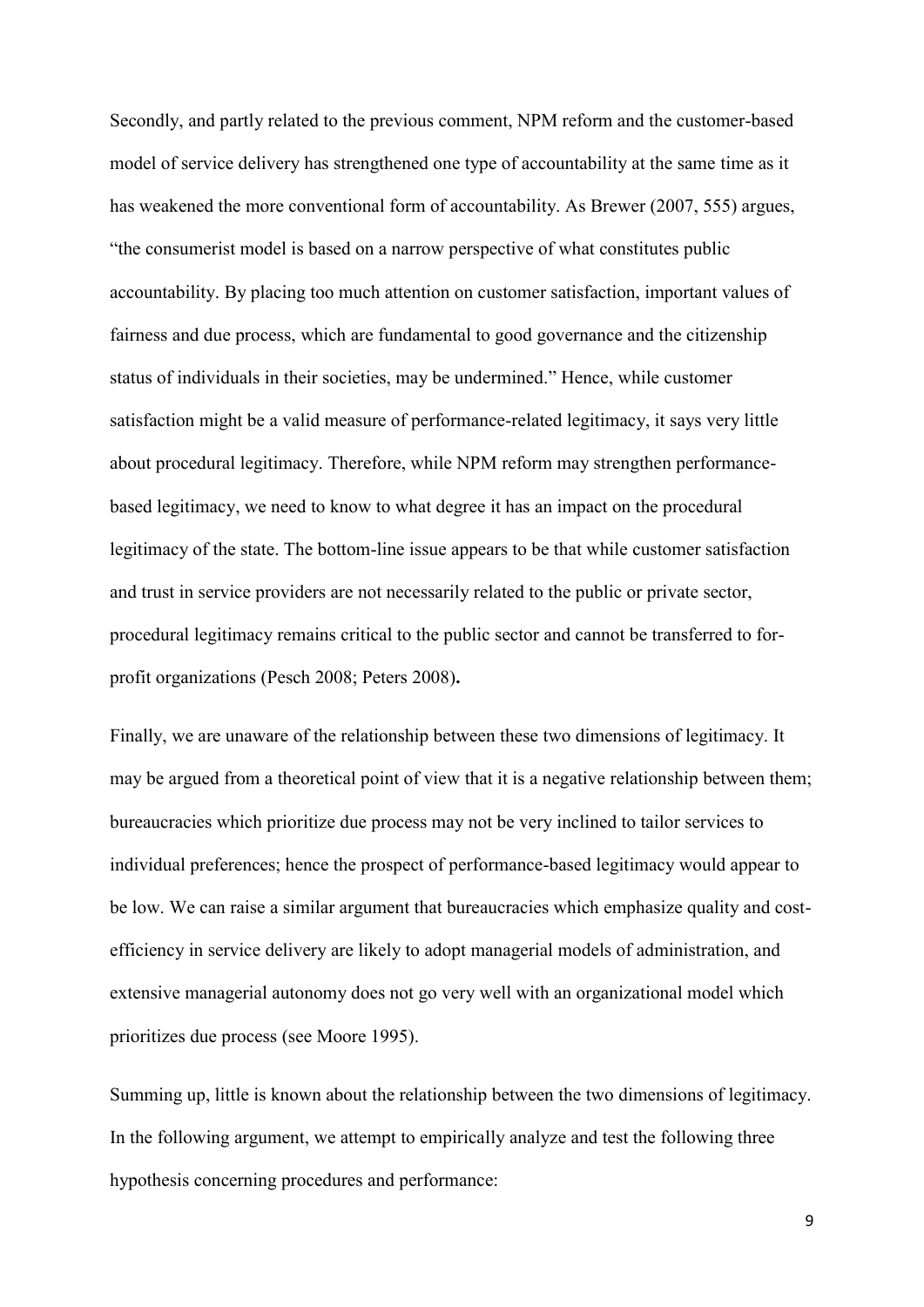1. **Trade-off** (negative relationship): If there is a trade-off between the two dimensions of legitimacy, we should expect that citizens who value performance-based legitimacy will do so at the expense of their evaluations of procedural legitimacy, and vice versa. One possible backdrop for such a relationship can occur in a case when local government seeks to maximize participation or give priority to due democratic processes. In such a process, local governments are expected not to place issues such as responding to individual preferences and tailoring services to clients' needs very high on the agenda, which creates a situation where one dimension of legitimacy is enhanced at the expense of the other. On the other hand, if local governments seek to maximize effective problem solving and to tailor services, there is likely to be less attention on promoting citizen participation and traditional bureaucracy. To refer to the former hypothesis, such an argument has been raised in the discussion about the state of democracy in the EU, arguing that increasing procedural legitimacy in EU may impinge on its decision-making efficiency and its legitimacy following from performance (Lindgren and Persson 2010: 450). The trade-off model is a recognition of the fact that information and steering cannot flow both upwards and downwards in the local government organization at once, i.e. that local government cannot cater to empowered citizens/voters and customers at the same time. Strong political and bureaucratic control curtails the power of customers, just as empowering customers and managers is expected to equal less emphasis on the steering role of elected officials and the democratic process.

2. **Synergy** (positive relationship): A synergetic relationship implies that the two sources of legitimacy are mutually reinforcing. If this is the case, any reforms or changes aiming to increase performance-based legitimacy will also lead to an increase in procedural legitimacy, and vice versa. Synergy could be the outcome of a growing awareness in local government that all aspects of democracy which citizens respond to, must be promoted. By vitalizing the urban democratic discourse, we expect participation as well as involvement on the output-side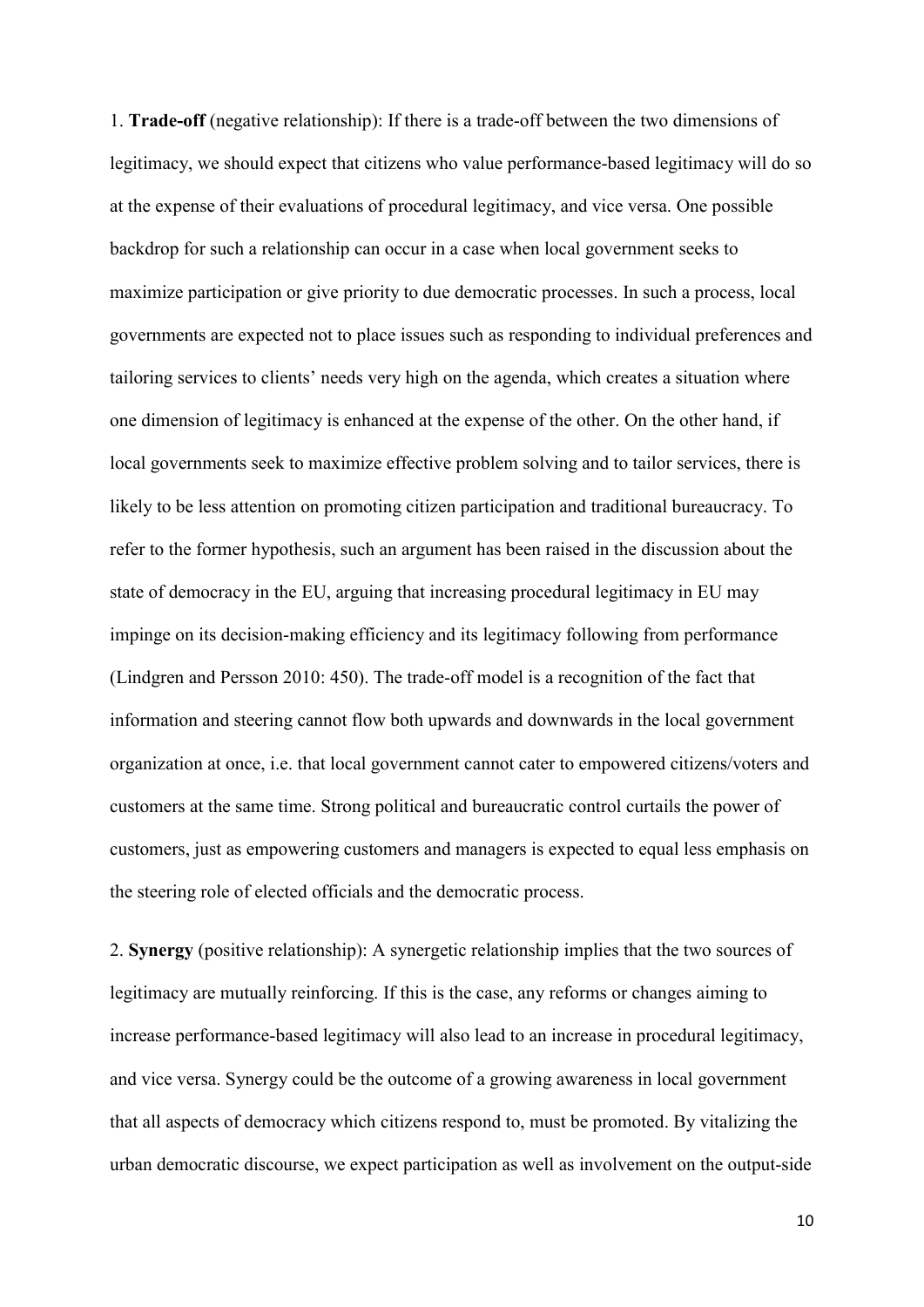of the political system to increase. We would thus assume that synergy is the effect of a third and latent variable which affects both dimensions of legitimacy.

3. **Independence** (no relationship): A third possible outcome of our analysis is that the two sources are independent from each other, and that citizens perceive no relationship between the two. The argument behind this hypothesis presumes that input- and output-based legitimacy are different, however, not necessarily unrelated, phenomena, and that the actual sources of each dimension of legitimacy are different. Input-based legitimacy is derived from political representation and accountability, whereas output-based legitimacy is derived from customers' relations to public services. Citizens are expected to be able to be dissatisfied with their elected politicians, but still appreciate the services they receive, or vice versa.

We do not have a strong presumption about which hypothesis should receive the strongest support from the data. There is no reason to expect a uniform pattern across institutional levels, national contexts, or policy sectors. This study assumes that national context, evaluation of participation as well as qualities of policy sectors will influence the results.

#### **3. Methods and data**

If the overall assumption about a change in the sources of legitimacy is rooted in an empirical world, we are aware that we encounter methodological challenges in our endeavours to measure these sources. While a review of the literature on political legitimacy culminates in a vast number of approaches to measure procedural legitimacy, the measurement of performance-based legitimacy has been subject to the attention of academics to a lesser extent. However, we may argue that there are conceptual difficulties with several suggested approaches to measure procedure-based legitimacy as well, which have to be taken into account when designing a research framework.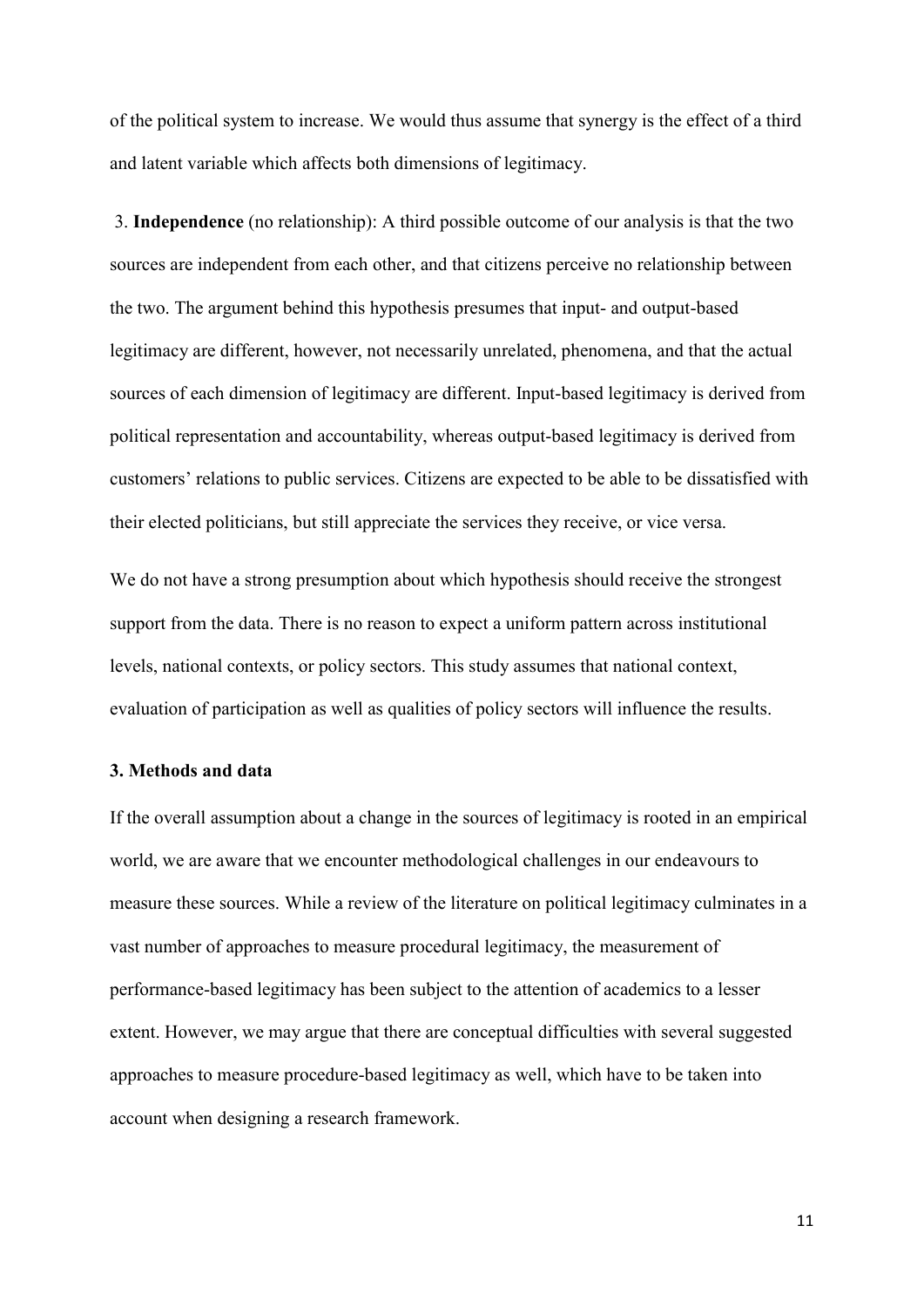One plausible departure for measuring legitimacy is to ask citizens to which degree they experience that they trust the government and elected officials. Other meaningful proxies can be transparency of local politics, accountability of officials, whether local parties are able to tap into ordinary people's desires and needs, citizen's experiences of political alienation, and responsiveness of local politicians. Support can then be specified in subsequent survey items to measure perceptions of performance-based legitimacy as well; do people trust that local government will provide adequate services; how do they perceive the quality of the administration; and to which degree do they find that bureaucrats are responsive and accountable?

All these suggestions are examples of proxy variables, hence, variables which one can assume, by empirical evidence or theoretical reasoning, are able to express latent variables, such as the extent to which one finds a service to be legitimate. In this paper, we assume that there is a relationship between how people understand legitimacy and how they assess different kinds of means of influencing urban policies and services. We will therefore distinguish between procedure- and performance-related means of influence as proxy variables for procedural and performance-based legitimacy as. Procedural means of influence are related to the input-side of the policy process, and include voting in elections, personal contact with elected politicians, as well as expressing views via media or engage in demonstrations. These means all belong to traditional democratic channels and constitute conventional means of influencing decision-making processes, and following Hirschman's well-known categorization of means of citizen influence, they correspond to *voice*  (Hirschman 1970). Performance-related means are more strongly related to the production of services or regulation by public authorities, and, in our survey, include actions such as choosing between services, contacting bureaucrats in leading positions and contacting people who work within the service of interest. These means express *voice* to some extent, but there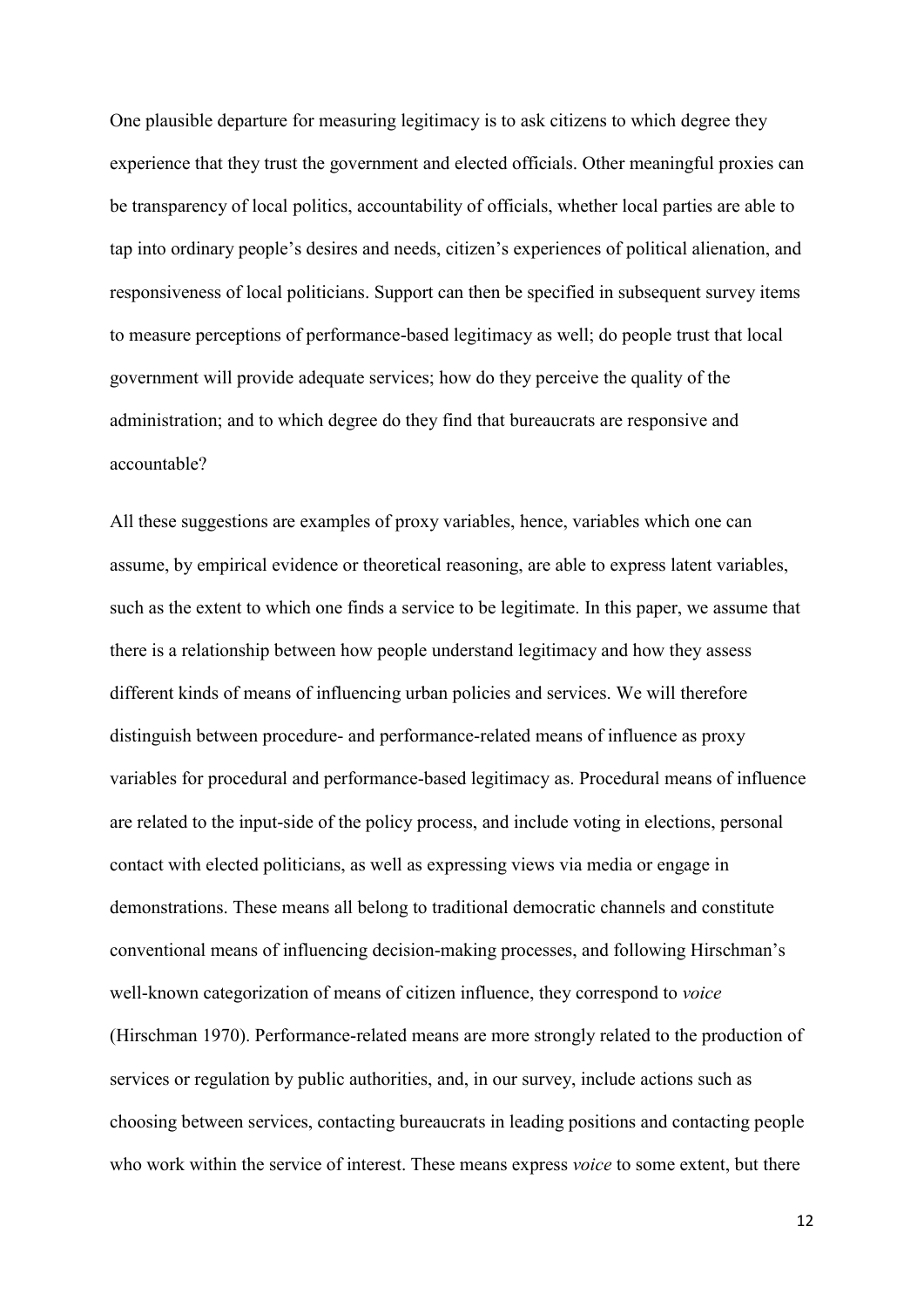is also an element of *exit* involved in the action of choosing a service: a citizen may attempt to influence a service by choosing to exit a service s/he is not satisfied with and choose another option. What these means have in common is that they refer to the process of implementation of policies and services.

Naturally, our specification of proxy variables can be criticized. To begin with, our choice to apply measures of internal efficacy as tools to measure the legitimacy of local governments can be criticised on the conceptual level, and critics may argue that this single measure does not fully address the issue of the legitimacy of the system as a whole; it only allows us to say something about people's ability to influence policies and services. With this is mind, it is necessary to specify that we are aware that there are limitations to this measure, however, we presume that being able to influence a service is a precondition for the service, and the authorities which deliver it, to be regarded as legitimate. Referring to Easton's (1965) specification of *diffuse* and *specific* support, we posit that citizen's perception of internal efficacy is a necessity for diffuse support; hence, one will not support local government unless one believes that one can influence the services it delivers.

To measure these dimensions of influence, citizen surveys were conducted in Sweden and Norway. The two surveys contain identical questions in the two respective languages. The Norwegian citizen survey was conducted by *Responsanalyse* who distributed the survey by email to respondents. The survey was sent to 29842 respondents as part of an omnibus, and 3014 responses were returned. The questions included background variables such as age, sex, and location, and the main body of the survey included questions about satisfaction with elderly care, building and planning policies and primary school services. The survey also asked respondents to rate the degree to which they believed they were able to influence local services through a selection of hypothetic measures. The Swedish citizen survey contained the same questions, but was part of a much larger survey conducted by the SOM-institute at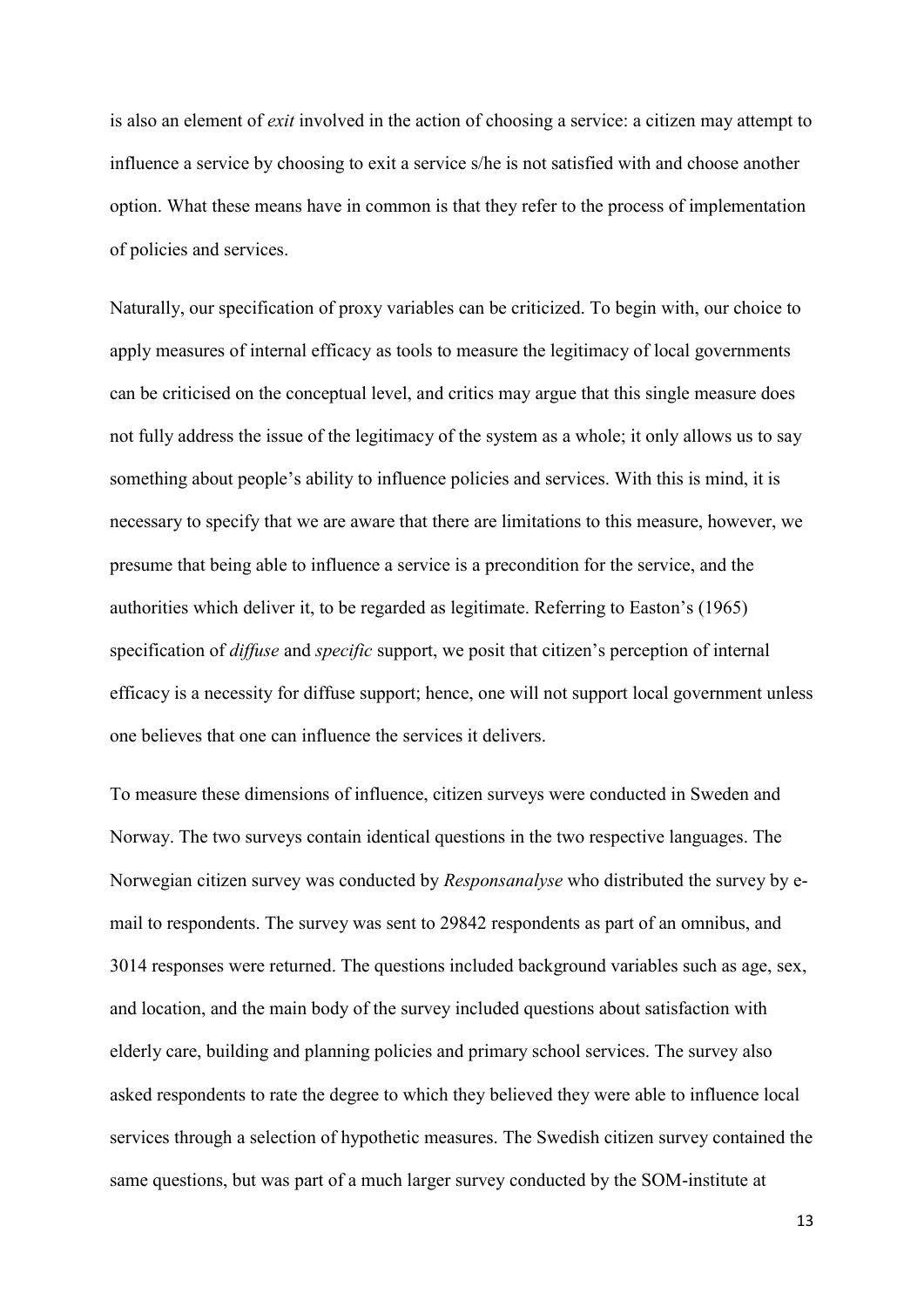University of Gothenburg. The data set includes answers from 6289 respondents, however, some questions contain ample numbers of missing values. The two data sets were merged to a final dataset, and a dummy variable for country was created.

## Table 1: Sources of data

|                | Citizen survey Sweden | Citizen survey Norway |
|----------------|-----------------------|-----------------------|
| Method         | Survey by post/e-mail | Survey by e-mail      |
|                | 6289                  | 3014                  |
| Collected when | Autumn 2012           | Spring 2012           |

# **4. Analysis**

Table 2 reports how the informants evaluate different means when influencing local policies. This was measured by asking each informants to indicate the importance of each means of influence on a five-point Likert scale, ranging from 1 (very bad opportunities) to 5 (very good opportunities). The median value of 3 represents a neutral view (neither good nor bad).

Table 2: Average score on evaluation on whether elderly care and building and planning policies can be influenced through a selection of means. Scale 1-5, standard deviation in brackets.

|  | Citizens Norway/Sweden |           |  |
|--|------------------------|-----------|--|
|  | <b>Elderly care</b>    | Building/ |  |
|  |                        | planning  |  |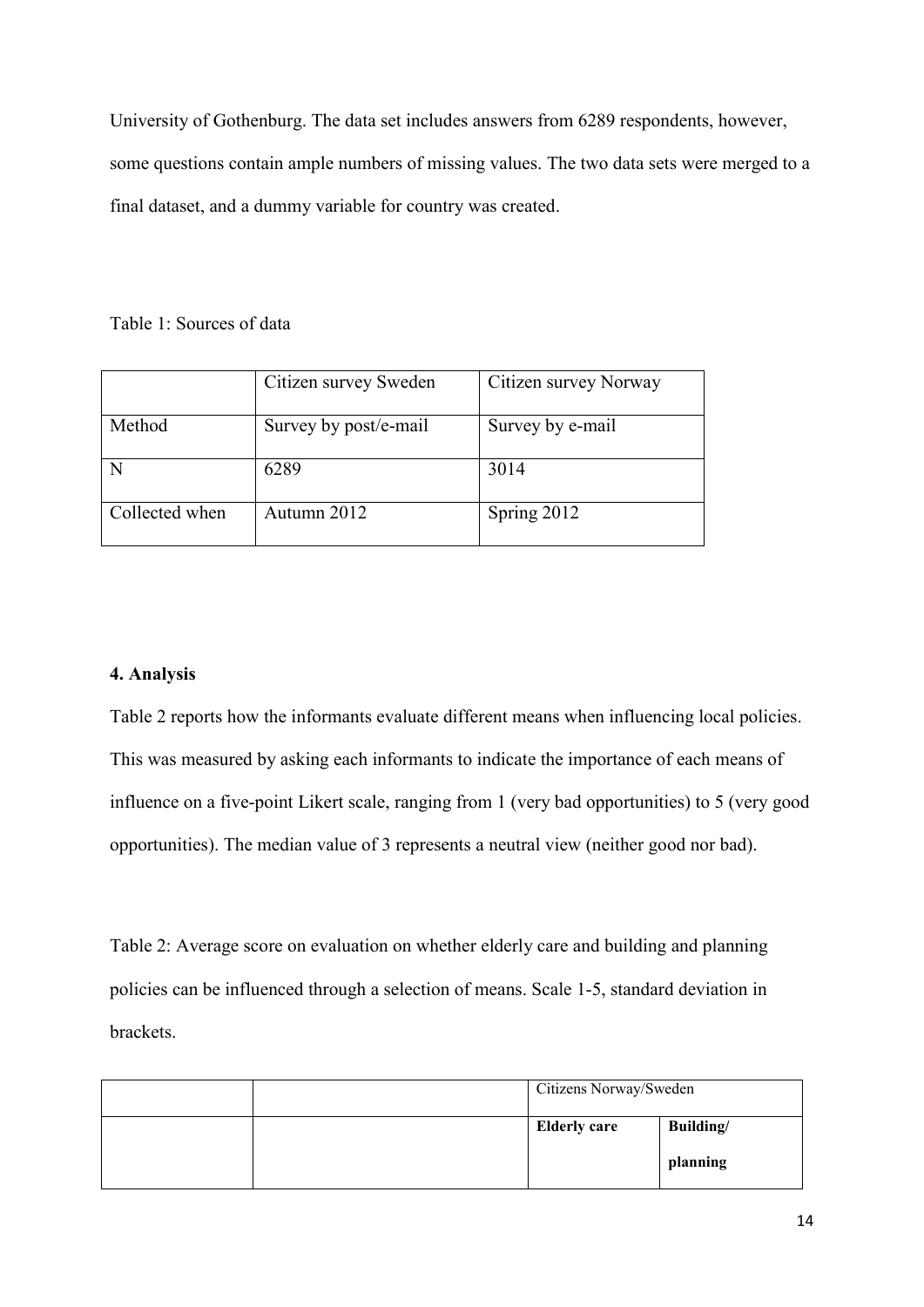| Procedure-related   | Voting in local elections <sup>2</sup> | 2.91(1.08) | 2.47(1.16) |
|---------------------|----------------------------------------|------------|------------|
| means of influence  | Contacting a local politician          | 2.73(1.05) | 2.70(1.11) |
|                     | Contacting the media                   | 3.44(1.05) | 3.40(1.04) |
|                     | Part. in a demonstration               | 2.65(1.06) | 2.76(1.12) |
|                     | Average                                | 2.93       | 2.83       |
|                     |                                        |            |            |
|                     | Exit: Choosing service/ move away      | 3.11(1.06) | 2.54(1.39) |
|                     | Contacting a bureaucrat                | 3.04(1.07) | 2.69(1.09) |
| Performance-related | Contacting people who work with the    | 3.08(1.08) | 2.69(1.10) |
| means of influence  | actual services                        |            |            |
|                     | Average                                | 3.07       | 2.64       |
|                     |                                        |            |            |
|                     | N (lowest)                             | 3583       | 3337       |

As can be seen from table 2, respondents have higher average scores on elderly care than on building and planning. Especially performance-based means of influence are lower for building and planning than for elderly care services. The single most highly evaluated mean of influence, independent of policy field, is to contact the media. Moreover, it is worth noting that the very conventional 'input channels' of voting and contacting politicians are not among the most highly rated means. Even if the differences are modest, the table shows that means related to the process of implementation, i.e. performance-based means, are regarded as more

 $\overline{a}$ 

<sup>2</sup> The questions were phrased as follows: *Imagine that you or someone in your close family need help from the municipal elderly care and support services. How would you rate your possibilities to influence the services for the elderly through the following actions?* /*Imagine that you will become negatively affected by a building project which is being planned in your municipality. How would you rate your possibilities to influence the project through the following actions…?* a) Voting at the local elections, b) Contacting a local politician, c) Contacting administrative staff who work with elderly care services, d) Contacting people who work with elderly care services, e) Contacting the media, f) Participate in demonstrations, or write comments on the internet, g) (alt. for elderly care only) Actively choosing which services to receive/ (alt. for building and planning only) Moving away from the municipality.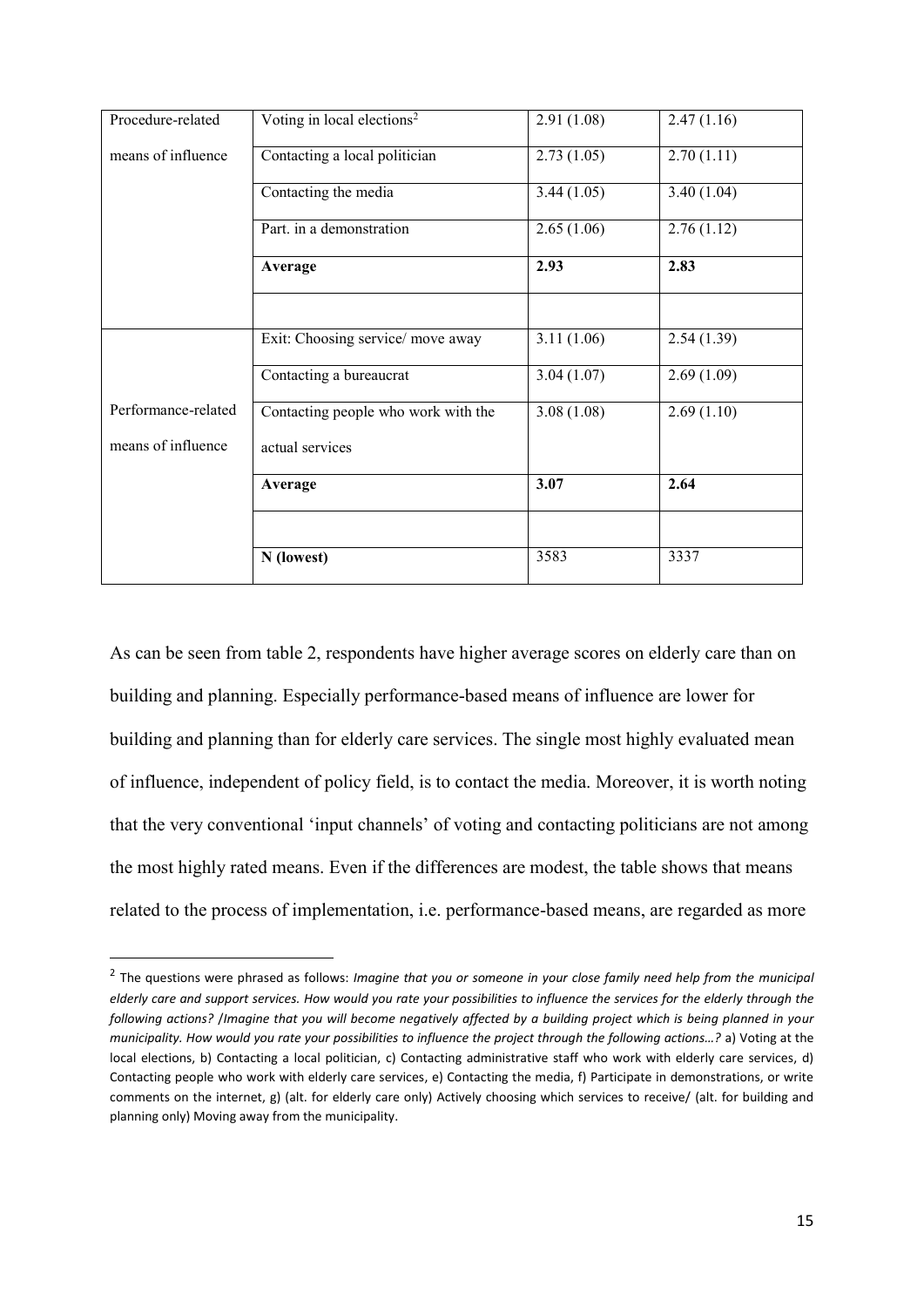important than the means related to procedure when it comes to elderly care services (except the media-variable), but the pattern is the opposite for building and planning policies, for which the respondents rate procedure-based means of influence higher.

The overall impression is that Norwegians and Swedes do not place high confidence in their own ability to influence policies in general. Respondents' values generally lie under the neutral value of 3, with the exception of contacting the media and the performance-based means of influencing elderly care policies. The reasons for this may be related to the general trend of decreasing political trust and experiences of low personal efficacy which were noted in the Power and Democracy studies which we referred to previously, however, our data only measure the ability to influence two selected policy areas through a limited selection of means, so we need to be careful when drawing such conclusions. Citizens may believe that they are more able to influence either other policy areas and/or through different means of influence than those which are specified in this study.

The next step in our analysis is to focus on the relationship between procedural and performance-based means of influence. In order to explore this relationship, we have chosen to define performance-based means of influence as the dependent variable, and procedural means as an independent variable. The relationship between the two dimensions of means of influence will then be explored in a regression analysis, along with a set of control variables and satisfaction with the respective services. Before presenting the regression models, we note that the measures of input- and output-based means of influenced are highly correlated: Pearson's r is 0.53 for elderly care and 0.63 for building and planning policies.

In order to obtain general measures for the two dimensions of legitimacy, we summarized the variables as shown in table 2 into additive indexes. The reliability coefficient (Cronbach's alpha) of the two indexes which are used in table 3 are 0.64 (procedure) and 0.72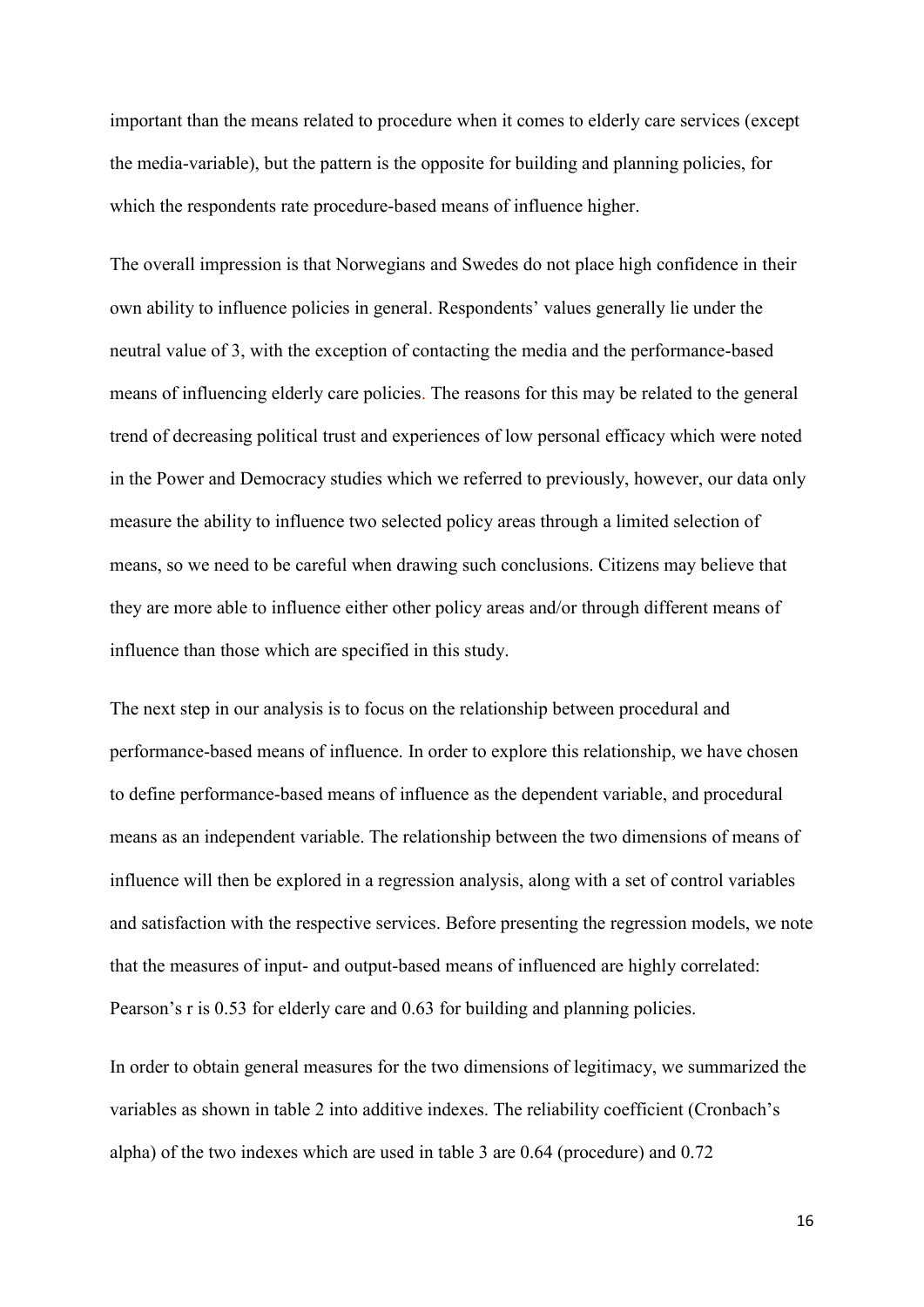(performance), and the coefficient for the indexes used in table 4 are 0.74 (procedure) and 0.53 (performance), indicating that survey responses on the items which form the indexes are internally consistent, possibly except from the latter figure, which signifies that responses vary to a greater extent than on the other indexes. A t-test which tests the differences between the mean values of the two indexes also reveals that the differences are significant at the 0.000 level, for both policy areas. Furthermore, the correlation coefficient (Pearson's r) between the input- and the outputindexes is 0,53 for elderly care and 0,63 for building and planning services, which indicates that there is a relatively strong correlation between the two dimensions of legitimacy, for both policy areas. Table 3 presents the model for elderly care, which has been specified using forward stepwise regression in order to control for changes in the model statistics as we introduce more variables.

Table 3: Determinants for performance-based means of influence for **elderly care** (proxy for performance-based legitimacy)

|                                          | Model 1    | Model 2    | Model 3        | Model 4                  |
|------------------------------------------|------------|------------|----------------|--------------------------|
| Constant                                 | $3.833***$ | $2.414***$ | $3.121***$     | $2.999***$               |
| Procedural means of influence in elderly | $.455***$  | $.393***$  | $.392***$      | $.395***$                |
| care                                     |            |            |                |                          |
| Satisfaction with elderly care           |            | $.655***$  | $.675***$      | $.686***$                |
| Sex (Female = $1$ )                      |            |            | $\blacksquare$ | $\overline{\phantom{a}}$ |
| Age                                      |            |            | $-014***$      | $-0.015***$              |
| Education                                |            |            |                |                          |
| Country $(S=1)$                          |            |            |                | $.296**$                 |
|                                          |            |            |                |                          |
| $\mathbf N$                              | 2397       | 2397       | 2397           | 2397                     |
| Adj. R2                                  | 0.28       | 0.35       | 0.36           | 0.36                     |

Note: \* p < 0.05, \*\* p < 0.01, \*\*\* p < 0.001. Method: forward stepwise regression. Variables excluded from

parameters, due to sig >0.05 are marked with a -.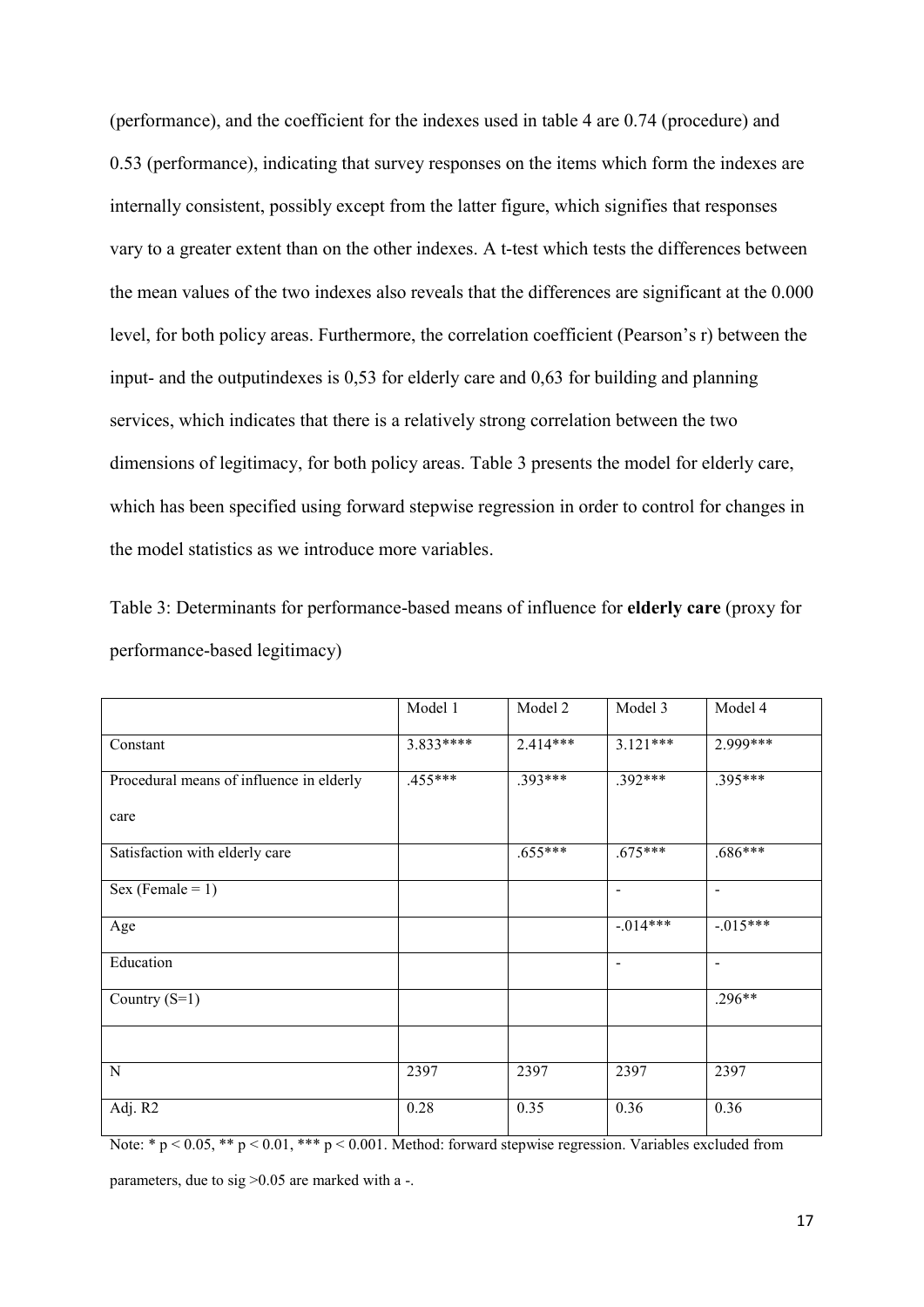The first model displays a simple bivariate regression model with performance-based means of influence as the dependent variable and the equivalent index for procedure-based means as the independent variable. The result demonstrates that there is a clear and positive relationship between the two. This effect is statistically significant and relatively strong; a one-unit increase in the evaluation of procedural means results in almost half a unit increase in the evaluation of performance-based means. Procedure-based means of influence alone explains 28 percent of the overall variance on performance-based means of influence, which contributes to our impression that there is a strong relationship between the two indexes.

In the second model, we introduced satisfaction with elderly care as a control variable, for two reasons. First of all, we wish to explore whether introducing this variable can increase the explanatory effect of the model, and secondly, we expect that there should be a relationship between evaluations of how well elderly care services function and the ability to influence the service. This is a further indication of how respondents evaluate the overall legitimacy of the service. The analysis in model 2 reveals that there is a significant and positive relationship between satisfaction and the evaluation of performance-based means. It is worth noting that the introduction of satisfaction decreases the effect of procedural means introduced in the first model with approximately half a unit, while the  $R^2$  in model 2 is markedly higher with .07 percent.

In model 3, we wish to test whether personal characteristics such as sex, age and education can explain people's evaluation of performance-based means of influence. The results reveal that sex and education do not have significant effects and hence are excluded from the model, however, age makes a slight difference. The higher the age, the lower respondents value performance-based means of influence, but only to a very small degree. Focusing on procedural means of influence, it is worth mentioning that the introduction of personal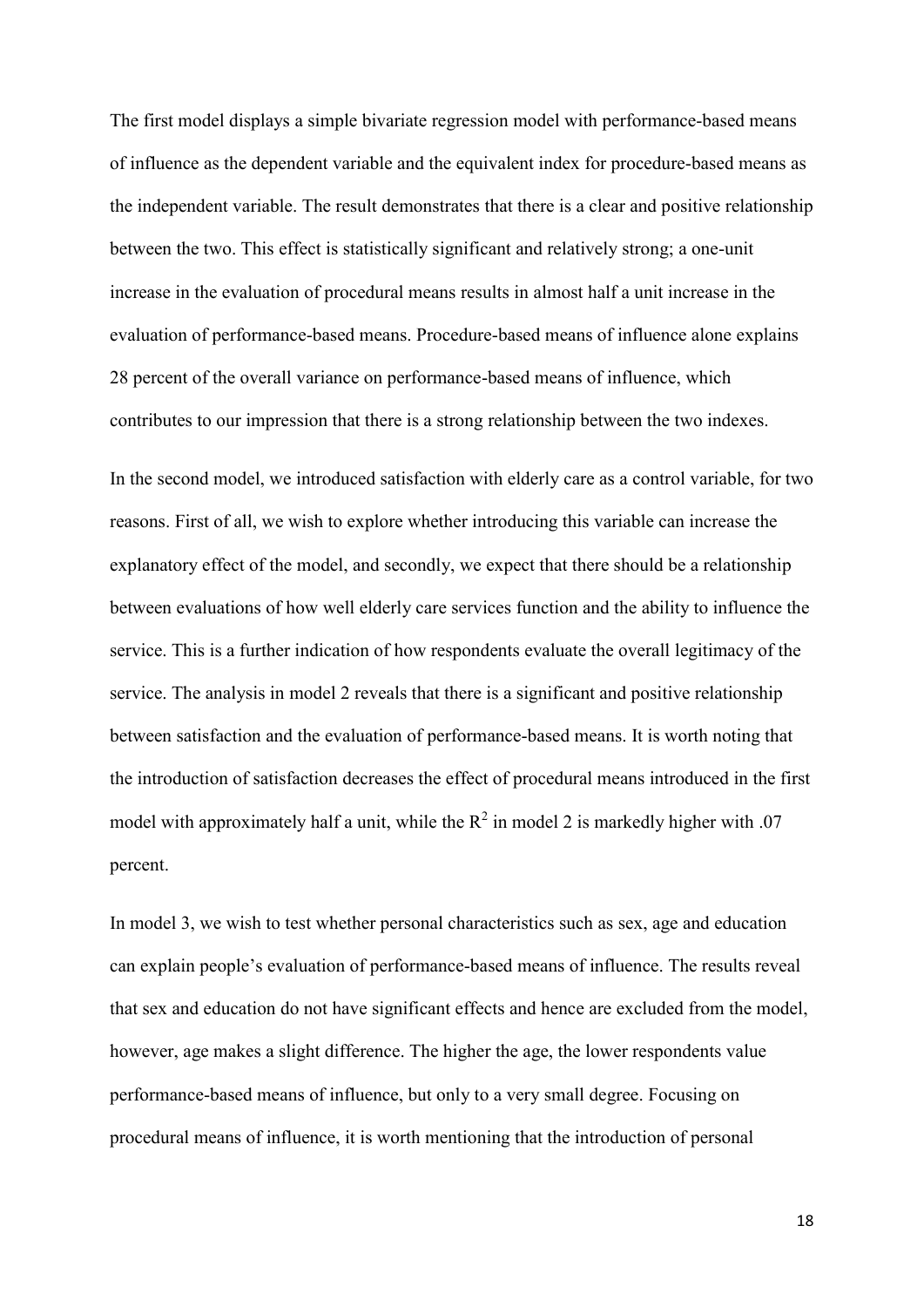characteristics does not decrease the effect procedural means have on performance-based means in model 2, and the overall explanatory effect of the model only increases marginally.

In our fourth model, we have introduced country as a dummy-variable. The effects of the previously introduced variables remain largely unchanged, as well as the  $R^2$ . However, a country effect is visible; Swedes' evaluations on whether they can influence elderly care services via performance-based means is a third of a unit higher than that of Norwegians. This will be more thoroughly discussed after we have presented the equivalent results for building and planning policies.

Proceeding to building and planning, table 4 presents regression estimates of the impact of procedural means of influence on performance-based means in the context of building and planning policies.

Table 4: Determinants for performance-based means of influence in **building and planning**  (proxy for performance-based legitimacy)

|                                     | Model 1    | Model 2    | Model 3    | Model 4                  |
|-------------------------------------|------------|------------|------------|--------------------------|
| Constant                            | $2.716***$ | $2.392***$ | $3.002***$ | $3.120***$               |
| Procedural means of influence in    | .464***    | $.451***$  | $.453***$  | $.444***$                |
| building/planning                   |            |            |            |                          |
| Satisfaction with building/planning |            | $.153***$  | $.162***$  | $.180***$                |
| Sex (Female $= 1$ )                 |            |            | $-0.260**$ | $-0.250**$               |
| Age                                 |            |            | $-.010***$ | $-010***$                |
| Education                           |            |            |            | $\overline{\phantom{a}}$ |
| Country $(S=1)$                     |            |            |            | $-.352***$               |
|                                     |            |            |            |                          |
| N                                   | 2352       | 2352       | 2352       | 2352                     |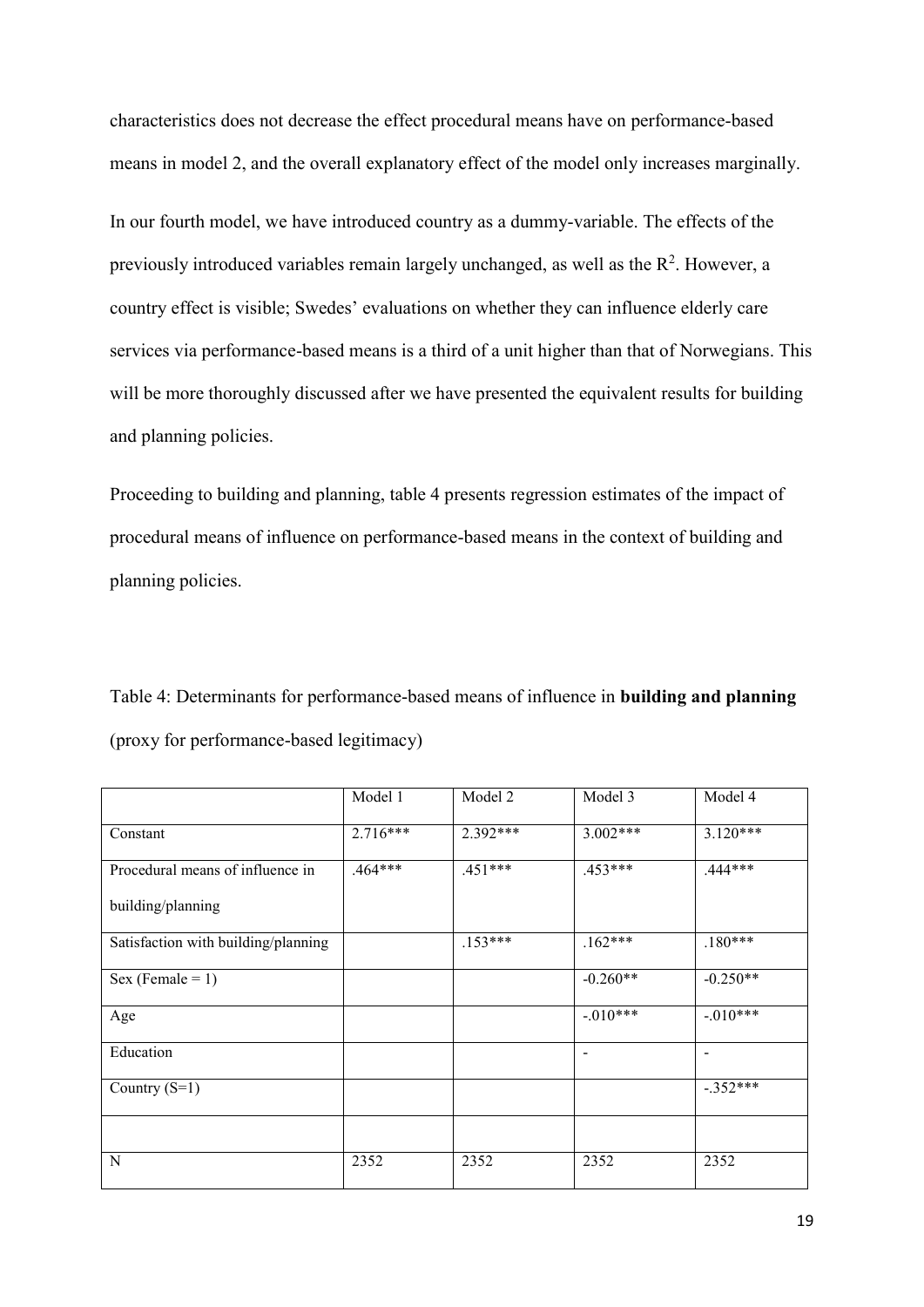| Adj. R2<br>$\gamma$ O<br>0.38 | 0.38 | 0.39 | 0.39 |
|-------------------------------|------|------|------|
|-------------------------------|------|------|------|

Note: \*  $p \le 0.05$ , \*\*  $p \le 0.01$ , \*\*\*  $p \le 0.001$ . Method: forward stepwise regression. Variables excluded from parameters, due to sig >0.05 are marked with a -.

In the bivariate analysis in model 1, we observe that there is a significant and positive relationship between the respective indexes, and the  $R^2$  informs that procedure-based means of influence alone explains 38 percent of the variance on performance-based means, which is higher than for elderly care. The coefficient for procedural means is close to the corresponding coefficient in table 3; a one-unit increase in procedural means results in almost half a unit increase on the dependent variable.

Introducing satisfaction with building and planning policies in model 2, we note that the effect satisfaction with the service has on performance-based means is much weaker for building and planning than for elderly care, however, it is statistically significant. We also note that the  $R<sup>2</sup>$  remains unchanged from the first model, which reveals that adding satisfaction to the model does not increase its explanatory effect on the dependent variable.

We note in the third model that the effects of these variables are only slightly different to the equivalent model for elderly care; education is also not significant for building and planning, and age has a weak and negative effect on the evaluation of performance-based means. Sex is significant in this model, but the effect is not very strong; women tend to have a little lower faith than men that they can influence policies via performance-based means. Moreover, the explanatory effect of the model only increases with .01.

In the fourth model, we find that while the effect of Sweden was positive in the case of elderly care services, it is negative for building and planning; Swedes are less likely than their Norwegian counterparts to believe that they can influence building and planning policies via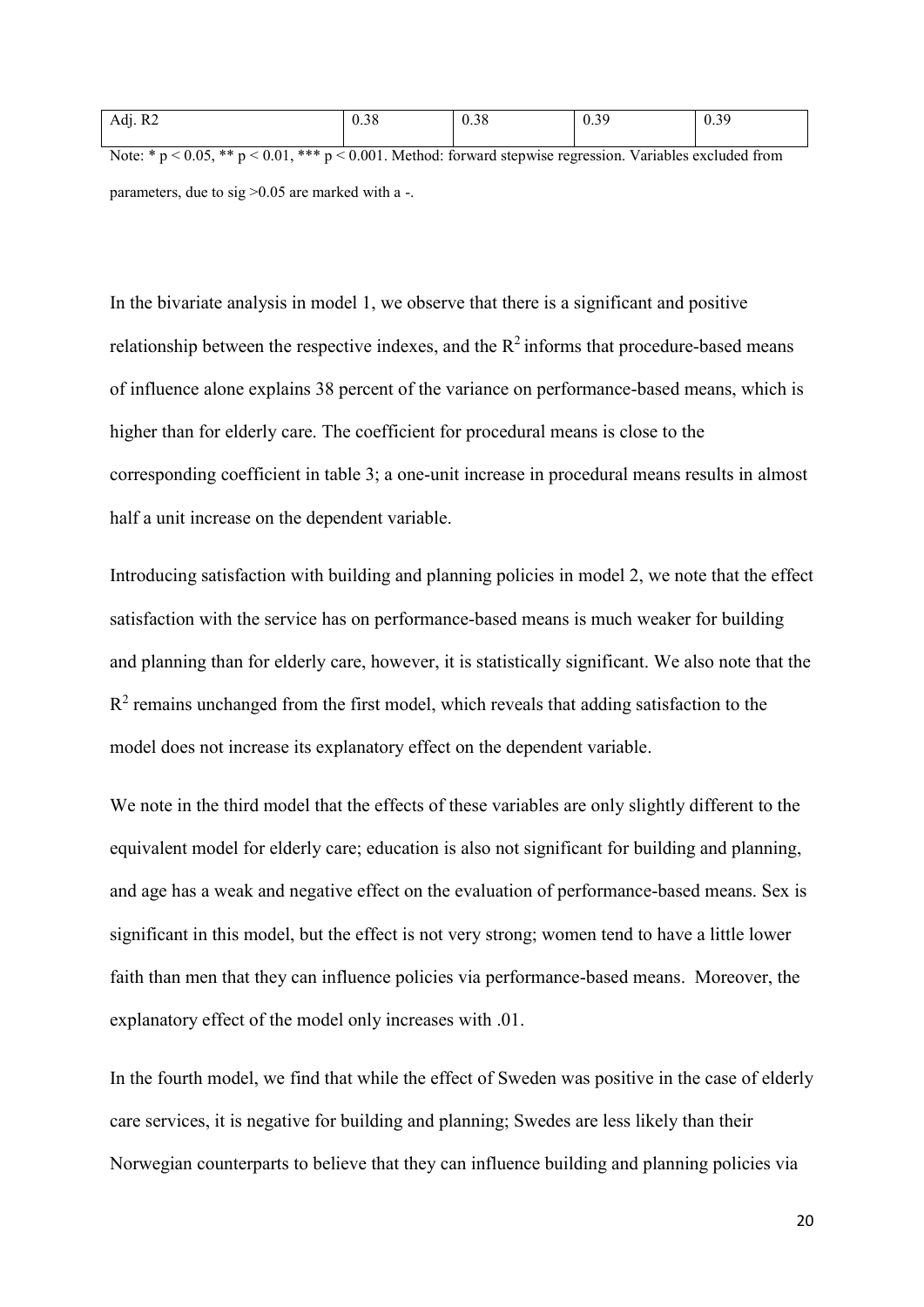performance-based means of influence. These are interesting findings which will be addressed in the following paragraphs.

Summing up the analysis for elderly care and building and planning, satisfaction has the single strongest effect upon the evaluation of performance-based means of influence when it comes to elderly care, while the index for procedure-based means of influence is the variable with the single strongest effect for building and planning policies. Except for education, we note that personal characteristics only contribute a little to explaining the variance on the dependent variables. However, the most important finding to note in this respect is that there is a clear indication of a positive connection between the evaluation of procedural means of influencing policies and the equivalent evaluation of performance-based means, for both policy areas, as well as the effect of the Swedish dummy-variable which is positive for elderly care and negative for building and planning.

To begin with the effect of procedure-based means of influence, following the argument that these variables can be interpreted as proxies for legitimacy, as argued in the preceding section, this analysis finally suggests that the relationship between procedural and performance-based legitimacy is synergetic. If respondents' evaluations of procedure-based means of influence increase, so do their evaluations of performance-based means. If there was a negative effect of one variable on the other while other relevant variables were controlled for, we would have expected the relationship to resemble a trade-off: when preferring one dimension of legitimacy, it would have been at the expense of the other. If there was no significant relationship, we would have concluded that the relationship was independent; evaluations of one dimension of legitimacy have nothing to do with evaluations of the other. Hence, our results imply that the relationship between these two is synergetic and mutually enforcing. The reasons for this synergetic effect may simply be that people evaluate both dimensions of legitimacy as important and find that they complement each other. Following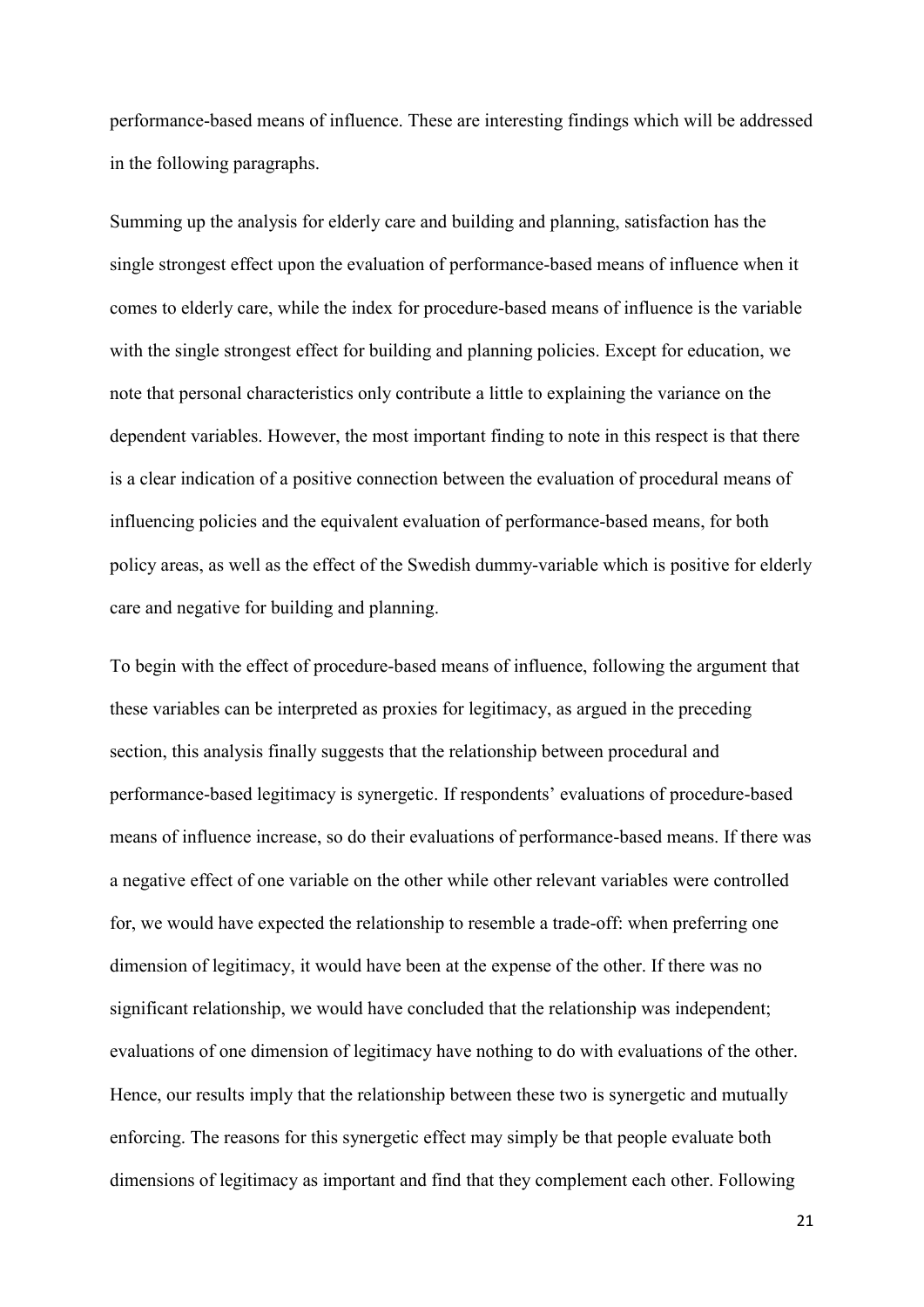this logic, we may argue that citizens do not necessarily distinguish between dimensions of legitimacy on the conceptual level.

However, the differences in country effect are well worth exploring; Swedes are more likely than Norwegians to believe they can influence elderly care policies than Norwegians, and less likely to consider that they can influence building and planning policies via performancebased means. Reasons for this may be associated with the contextual differences in implementation of services and municipal size between the countries. NPM-based principles have been implemented to a greater extent in Swedish than in Norwegian elderly care services; Swedes are exposed to user-choice and private contractors in elderly care to a greater extent than Norwegians, which may be the reasons that Swedes are more likely to believe that they can influence the service via performance-based means. However, for building and planning services, in both countries, decision-making often takes place within networks which are located outside the traditional political system, and citizens may perceive these networks as diffuse and/or difficult to access. It appears plausible that such networks will be perceived as more difficult to locate and access in large municipalities, and given that Swedish municipalities are much bigger than in Norway, this may apply to Swedes to a greater extent than to Norwegians.

## **5. Conclusion**

By understanding people's evaluation of different means of influence as a proxy for legitimacy, the above analysis has demonstrated that perceptions of legitimacy rooted in both procedure and performance of local government exists among citizens in the two Scandinavian countries. In average, performance-based legitimacy appears to be regarded as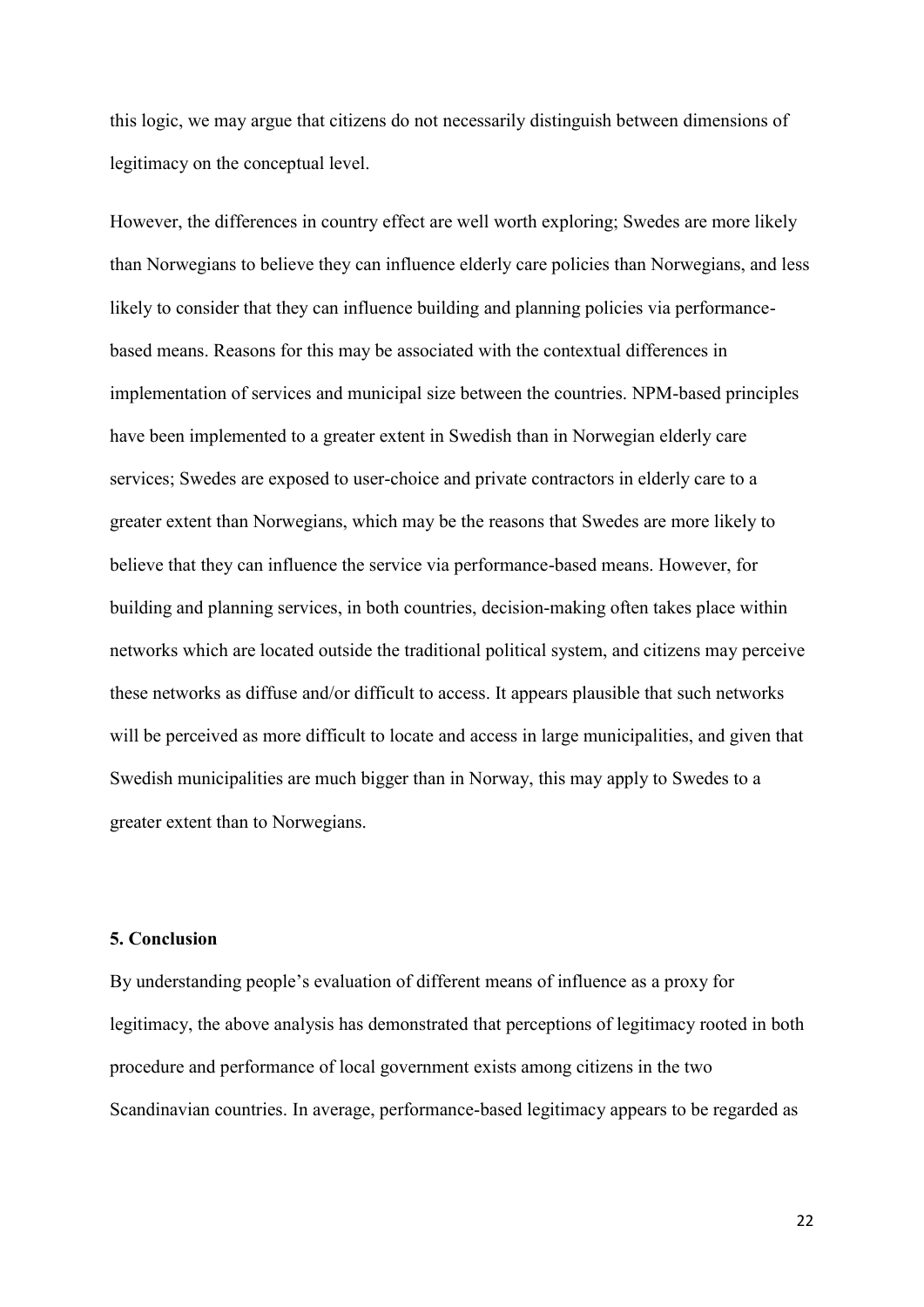more important for respondents in the case of elderly care, while procedural legitimacy is valued as more important in the case of building and planning policies.

The main aim of this paper was to provide an empirical test of the relationship between the two dimensions of legitimacy. In section 2, three hypotheses which can be argued to characterize the relationship between the two dimensions of legitimacy were defined, more specifically as trade-off, synergy and independence respectively. The analysis has demonstrated that there is a positive relationship between the two dimensions of legitimacy, which indicates that the relationship between these appears to be synergetic, or mutually reinforcing.

This observation is surprising to some extent, given common arguments in the theoretical literature about the democratic effects of NPM-reforms. Some of these arguments, referred to in the theoretical discussion above, should imply that the relationship is closer to a trade-off that synergetic. One possible explanation is that the synergy is an outcome of a growing awareness in local governments that all aspects of democracy must be promoted, and that traditional participation as well as involvement at the output-side has received attention among reformers and leaders and citizens alike.

**Acknowledgments**

The research project reported in the article has been funded by Norwegian Research councils program DEMOSREG (#209766).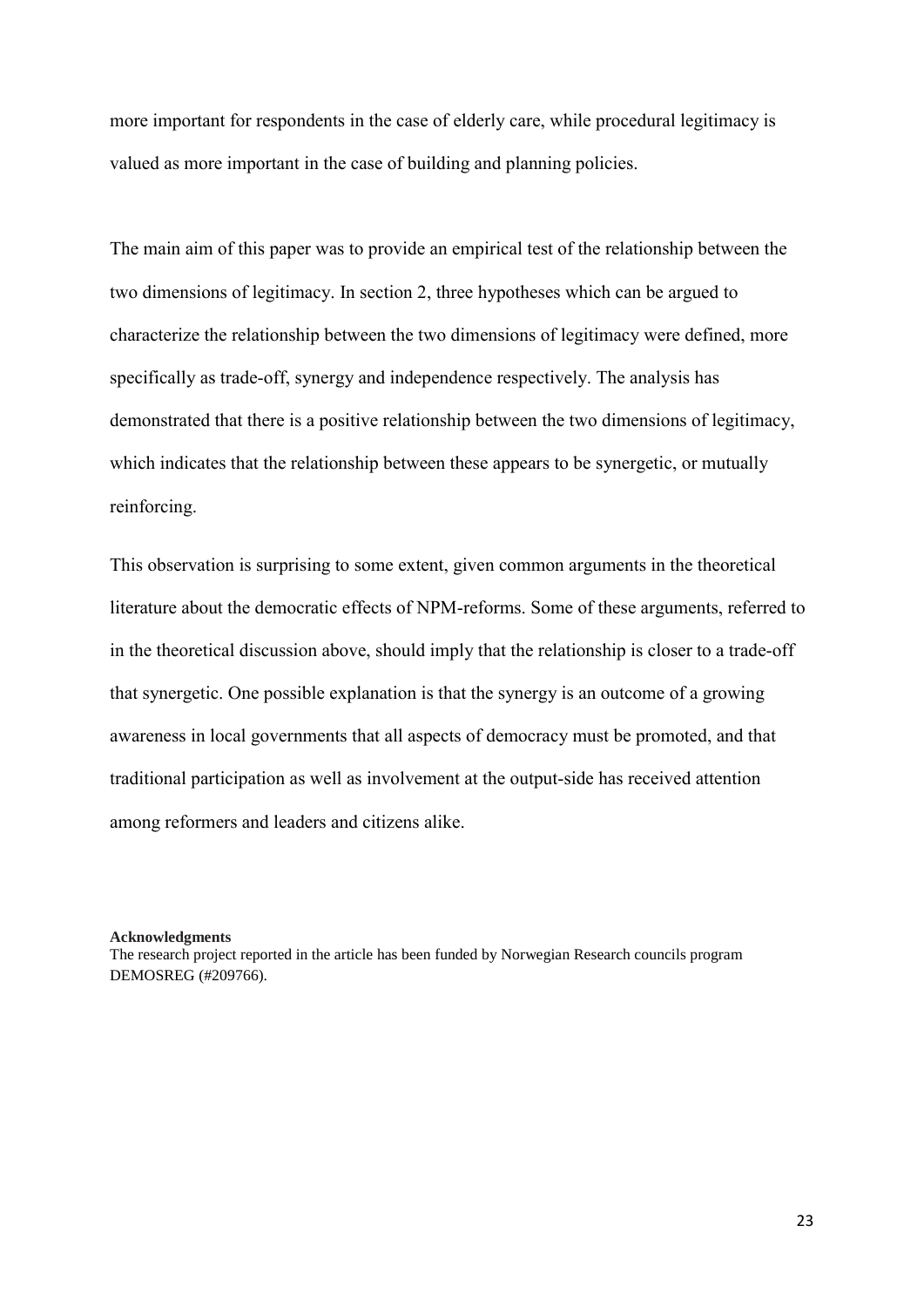## **6. References**

Amnå, Erik. 2006. "Playing with fire? Swedish mobilization for participatory democracy." *Journal of European Public Policy* 13 (4): 587-606.

Beetham, David. 1991. *The legitimation of power*. Houndmills, Basingstoke: Palgrave.

- Brewer, B. 2007. "Citizen or consumer? Complaints handling in the public sector." *International review of administrative sciences* 73: 608-19.
- Crozier, Michael P. 2010. "Rethinking systems: Configurations of Politics and Policy in contemporary governance." *Administration & Society* 42 (5): 504-525.

Dahl, Robert A. 1989. *Democracy and its critics*. New Haven: Yale University Press.

- Easton, David. 1965. *A Framework for Political Analysis*. Englewood Cliffs, NJ: Prentice-Hall.
- Gilley, Bruce. 2006. "The meaning and measure of state legitimacy: Results for 72 countries." *European Journal of Political Research* 45: 499-525.
- Gilley, Bruse. 2009. *The right to rule. How states win and lose legitimacy*. New York: Columbia University Press.
- Goul Andersen, Jørgen. 2006. "Political power and democracy in Denmark: decline of democracy or change in democracy?" *Journal of European Public Policy* 13 (4): 569- 586.
- Hechter, Hugo. 2009. "Legitimacy in the modern world." *American Behavioral Scientist* 53 (3): 279-288.
- Hirschman, Albert O. 1970. *Exit, Voice, and Loyalty: Responses to decline in firms, organizations and states*. Cambridge, MA: Harvard University Press.
- Lindgren, K-O., and T. Persson. 2010. "Input and output legitimacy: synergi or trade-off? Empirical evidence from an EU survey." *Journal of European Public Policy* (4): 449- 67.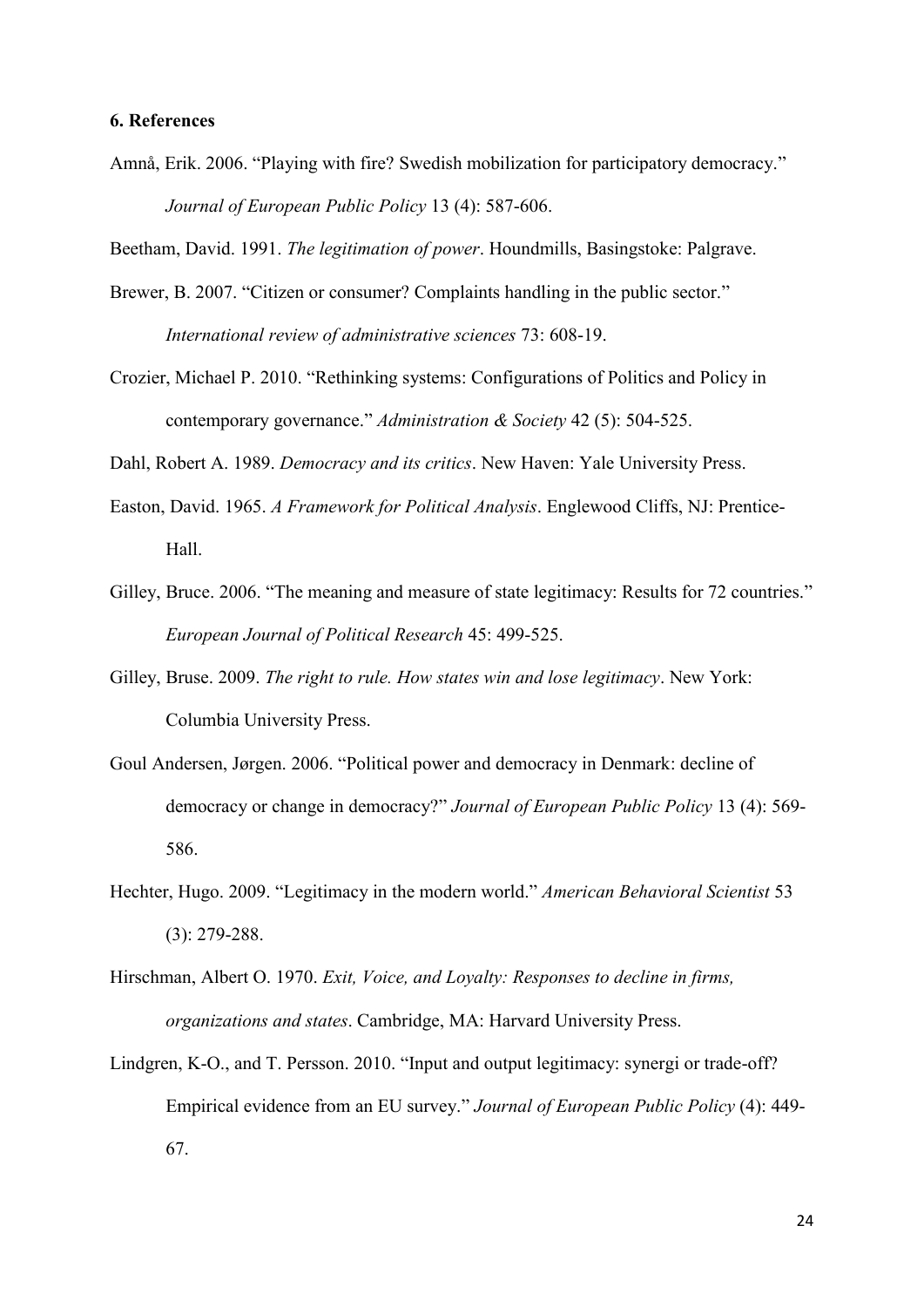Loughlin, John, Frank Hendriks, and Anders Lidström, eds. 2011. *The Oxford Handbook of Local and Regional Democracy in Europe*. Oxford: Oxford University Press.

Moore, Mark. 1995. *Creating public value*. Cambridge, MA: Harvard University Press.

- Pesch, U. 2008. "The publicness of Public Administration." *Administration and Society* 40: 170-93.
- Peters, B. Guy. 2008. *The politics of bureaucracy*. London: Routledge.
- Peters, B. Guy. 2010. "Bureaucracy and democracy." *Public Organization Review* 10: 209-22.
- Pinto, Antonio Costa, Pedro C. Magalhãs, and Luis de Sousa. 2012. "Is the good polity attainable? Measuring the quality of democracy." *European Political Science* 11 (4): 447-455.
- Pollitt, Christopher, and Geert Bouckaert. 2011. *Public Management Reform: A Comparative Analysis – New Public Management, Governance, and the Neo–Weberian State.* Oxford: Oxford University Press.
- Przeworski, Adam. 1987. "Methods of cross-national research, 1970-83: An overview." In *Comparative Policy Research. Learning from Experience*, edited by M. Dierkes, H. N. Weiler and A. B. Antal. Berlin: WZB-Publications.
- Rothstein, Bo. 2009. "Creating political legitimacy: Electoral democracy versus quality of government." *American Behavioral Scientist* 53 (3): 311-330.
- Rothstein, Bo, and Jan Teorell. 2008. "What is quality of government: A theory of impartial political institutions." *Governance - an International Journal of Policy and Administration* 21 (2): 165-190.
- Scharpf, Fritz W. 1999. *Governing in Europe: Effective and democratic?* Oxford: Oxford University Press.

Suleiman, Ezra. 2003. *Dismantling democratic states*. Princeton: Princeton University Press.